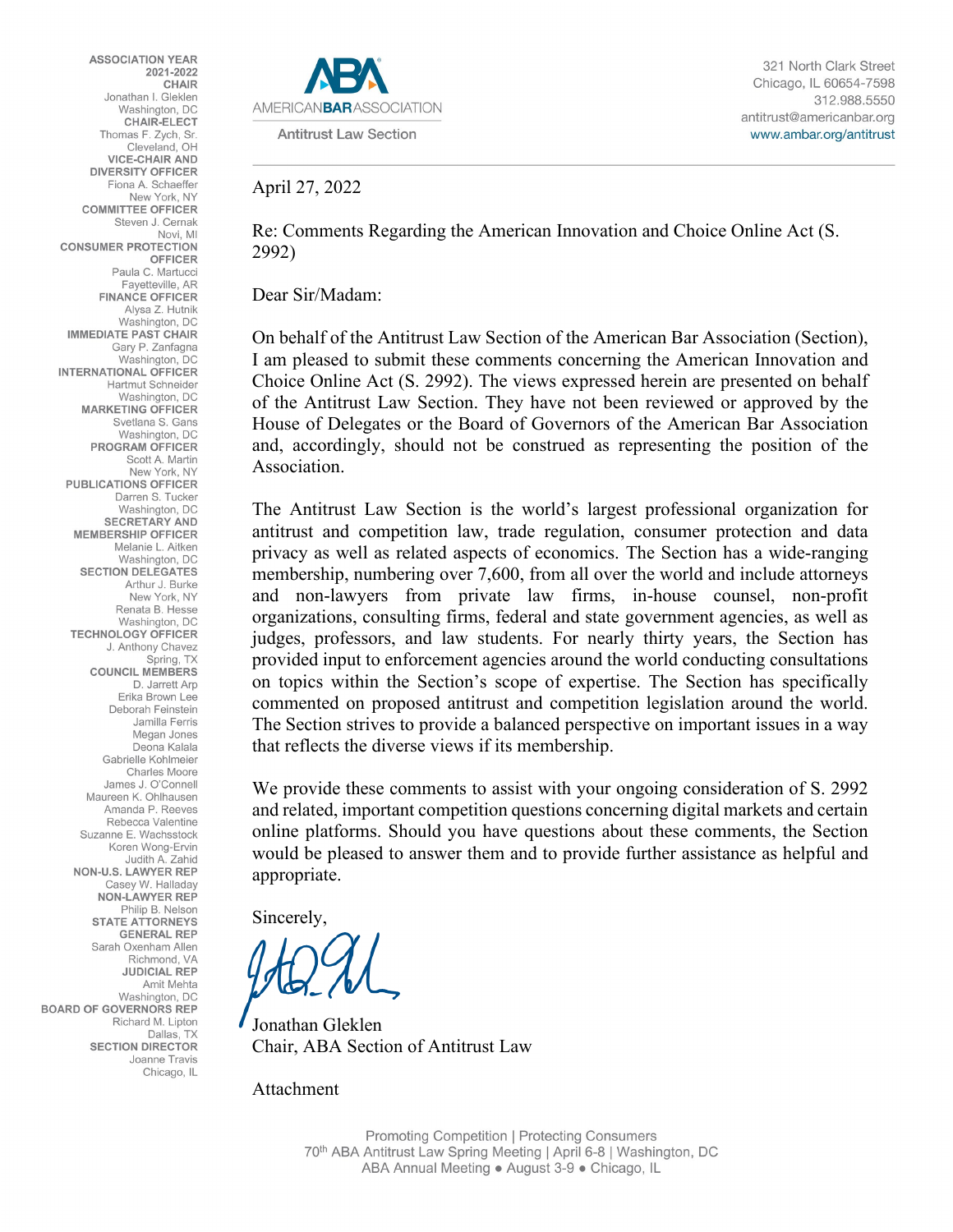### **COMMENTS OF THE AMERICAN BAR ASSOCIATION ANTITRUST LAW SECTION REGARDING THE AMERICAN INNOVATION AND CHOICE ONLINE ACT (S. 2992) BEFORE THE 117TH CONGRESS**

**April 27, 2022**

*The views expressed herein are being presented on behalf of the Section of Antitrust Law. They have not been reviewed or approved by the House of Delegates or the Board of Governors of the American Bar Association and, accordingly, should not be construed as representing the position of the Association.*

The Antitrust Law Section of the American Bar Association (the Section) respectfully submits these comments regarding the *American Innovation and Choice Online Act* (S. 2992) currently under consideration.<sup>1</sup> Should members of the Committee on the Judiciary, or members of the Senate or Congress writ large, have questions about these comments, the Section would be pleased to answer them and to provide further assistance as helpful and appropriate.

The Section is the world's largest professional organization for antitrust and competition law, trade regulation, consumer protection and data privacy as well as related aspects of economics. Section members, numbering over 7,600, come from all over the world and include attorneys and non-lawyers from private law firms, in-house counsel, non-profit organizations, consulting firms, federal and state government agencies, as well as judges, professors, and law students. The Section provides a broad variety of programs and publications concerning all facets of antitrust and the other listed fields. Numerous Section members have extensive experience and expertise regarding similar laws of non-U.S. jurisdictions. For nearly thirty years, the Section has provided input to enforcement agencies around the world conducting consultations on topics within the Section's scope of expertise. The Section has specifically commented on proposed antitrust and competition legislation around the world. <sup>2</sup> The Section strives to provide a balanced perspective on important issues in a way that reflects the diverse views if its membership.<sup>3</sup>

<span id="page-1-0"></span><sup>1</sup> While these comments are addressed to the Senate version of the *American Innovation and Choice Online Act*, S. 2992 (as reported by S. Comm. on the Judiciary, Mar. 2, 2022), similar comments would apply to overlapping provisions of the associated House bill, H.R. 3816. Some respects in which these bills differ are addressed below.

<sup>2</sup> Prior comments submitted by the Section have been archived online and can be accessed on its website. *Comments, Reports, and Amicus Briefs*, AM. BAR ASS'N, ANTITRUST L. SECTION, [https://www.americanbar.org/groups/antitrust\\_law/resources/comments\\_reports\\_amicus\\_briefs.](https://www.americanbar.org/groups/antitrust_law/resources/comments_reports_amicus_briefs)

<sup>&</sup>lt;sup>3</sup> One way the Section contributes to this objective is by leveraging the expertise of its members to publish comments on various antitrust topics. As relevant here, the Section published an in-depth report on issues specifically relevant to the digital economy and competition. *See generally* COMMON ISSUES RELATING TO THE DIGITAL ECONOMY AND COMPETITION: REPORT OF THE INTERNATIONAL DEVELOPMENTS AND COMMENTS TASK FORCE ON POSITIONS EXPRESSED BY THE ABA ANTITRUST LAW SECTION BETWEEN 2017 AND 2019 (2020), [https://www.americanbar.org/content/dam/aba/administrative/antitrust\\_law/comments/april-2020/sal-report-on-](https://www.americanbar.org/content/dam/aba/administrative/antitrust_law/comments/april-2020/sal-report-on-common-issues-relating-to-the-digital-economy-and-competition-final-4162020.pdf)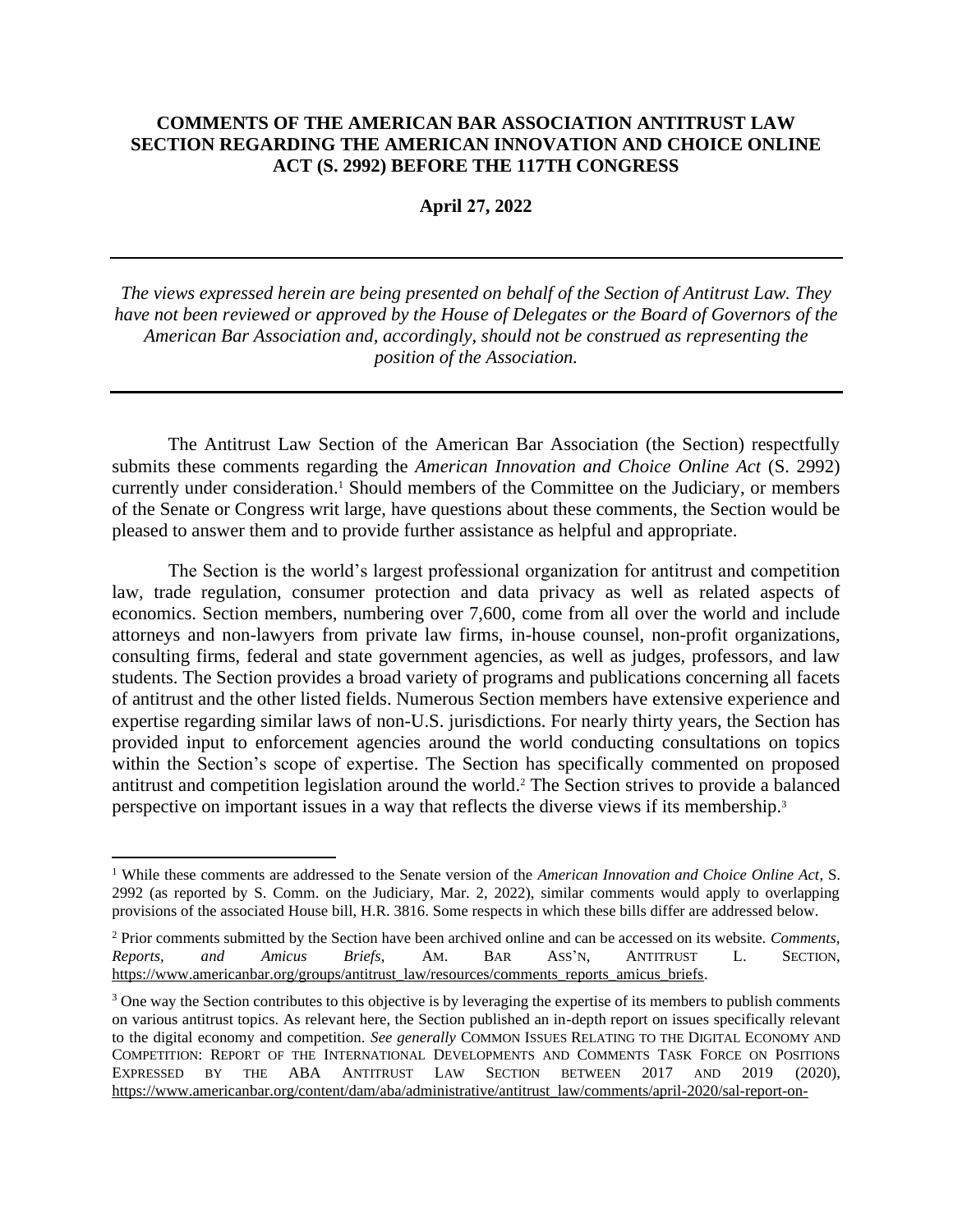## **I. EXECUTIVE SUMMARY**

The *American Innovation and Choice Online Act* ("the Bill") describes its primary purpose as "provid[ing] that certain discriminatory conduct by covered platforms shall be unlawful."<sup>4</sup> In a news release associated with its introduction, sponsors cited concerns that "our laws have not changed to keep up and ensure [that Big Tech] companies are competing fairly."<sup>5</sup> In further explanation, sponsors have stated that "[e]veryone acknowledges the problems posed by dominant online platforms."<sup>6</sup> Sponsors describe the Bill as addressing these problems by "put[ting] policies in place to ensure small businesses and entrepreneurs still have the opportunity to succeed in the digital marketplace . . . while also providing consumers with the benefit of greater choice online."<sup>7</sup>

In service of those goals, the Bill articulates a definition of "covered platforms," prohibits and provides remedies for certain conduct by covered platforms, and provides certain "affirmative defenses" to illegality:

- <span id="page-2-0"></span>• **Covered Platforms.** The term "covered platform" is defined as an "online platform" with (1) a sufficient number of active users, (2) sufficiently large annual sales or market capitalization, and (3) sufficient positioning to meet the definition of a "critical trading partner."<sup>8</sup> A "critical trading partner" is defined by the "ability to restrict or materially impede" a business user's ability to serve customers.<sup>9</sup>
- **Unlawful Conduct.** The Bill makes ten categories of conduct unlawful. Prohibited conduct must be proved by a preponderance of the evidence in all cases. But "material harm to competition" is an element of the offense to be proved by the plaintiff for only three categories of conduct. As to the remaining seven categories of conduct, the

[common-issues-relating-to-the-digital-economy-and-competition-final-4162020.pdf](https://www.americanbar.org/content/dam/aba/administrative/antitrust_law/comments/april-2020/sal-report-on-common-issues-relating-to-the-digital-economy-and-competition-final-4162020.pdf) [hereinafter DIGITAL ECONOMY AND COMPETITION]. The Section recommends this report as an in-depth supplement to a number of themes raised in the present comments.

<sup>4</sup> *American Innovation and Choice Online Act*, S. 2992 Intro. (as reported by S. Comm. on the Judiciary, Mar. 2, 2022).

<sup>5</sup> Amy Klobuchar, *Klobuchar, Grassley, Colleagues to Introduce Bipartisan Legislation to Rein in Big Tech*, U.S. SENATOR AMY KLOBUCHAR (Oct. 14, 2021)[, https://www.klobuchar.senate.gov/public/index.cfm/2021/10/klobuchar](https://www.klobuchar.senate.gov/public/index.cfm/2021/10/klobuchar-grassley-colleagues-to-introduce-bipartisan-legislation-to-rein-in-big-tech)[grassley-colleagues-to-introduce-bipartisan-legislation-to-rein-in-big-tech](https://www.klobuchar.senate.gov/public/index.cfm/2021/10/klobuchar-grassley-colleagues-to-introduce-bipartisan-legislation-to-rein-in-big-tech) (quoting Senator Grassley).

<sup>6</sup> Amy Klobuchar, *Klobuchar, Grassley Statements on Judiciary Committee Passage of First Major Technology Bill on Competition To Advance to Senate Floor Since the Dawn of the Internet*, U.S. SENATOR AMY KLOBUCHAR (Jan. 20, 2022), [https://www.klobuchar.senate.gov/public/index.cfm/2022/1/klobuchar-grassley-statements-on-judiciary](https://www.klobuchar.senate.gov/public/index.cfm/2022/1/klobuchar-grassley-statements-on-judiciary-committee-passage-of-first-major-technology-bill-on-competition-to-advance-to-senate-floor-since-the-dawn-of-the-internet#:~:text=%E2%80%9CEveryone%20acknowledges%20the%20problems%20posed,the%20consumers%20that%20use%20them)[committee-passage-of-first-major-technology-bill-on-competition-to-advance-to-senate-floor-since-the-dawn-of-the](https://www.klobuchar.senate.gov/public/index.cfm/2022/1/klobuchar-grassley-statements-on-judiciary-committee-passage-of-first-major-technology-bill-on-competition-to-advance-to-senate-floor-since-the-dawn-of-the-internet#:~:text=%E2%80%9CEveryone%20acknowledges%20the%20problems%20posed,the%20consumers%20that%20use%20them)[internet#:~:text=%E2%80%9CEveryone%20acknowledges%20the%20problems%20posed,the%20consumers%20th](https://www.klobuchar.senate.gov/public/index.cfm/2022/1/klobuchar-grassley-statements-on-judiciary-committee-passage-of-first-major-technology-bill-on-competition-to-advance-to-senate-floor-since-the-dawn-of-the-internet#:~:text=%E2%80%9CEveryone%20acknowledges%20the%20problems%20posed,the%20consumers%20that%20use%20them) [at%20use%20them](https://www.klobuchar.senate.gov/public/index.cfm/2022/1/klobuchar-grassley-statements-on-judiciary-committee-passage-of-first-major-technology-bill-on-competition-to-advance-to-senate-floor-since-the-dawn-of-the-internet#:~:text=%E2%80%9CEveryone%20acknowledges%20the%20problems%20posed,the%20consumers%20that%20use%20them) (quoting Senator Grassley).

<sup>7</sup> Klobuchar, *supra* note [5.](#page-2-0)

 $8 S. 2992 \& 2(a)(5)$ .

<sup>&</sup>lt;sup>9</sup> *Id.* § 2(a)(6) defines "critical trading partner" by "the ability to restrict or materially impede the access of—(A) a business user to the users or customers of the business user; or (B) a business user to a tool or service that the business user needs to effectively serve the users or customers of the business user."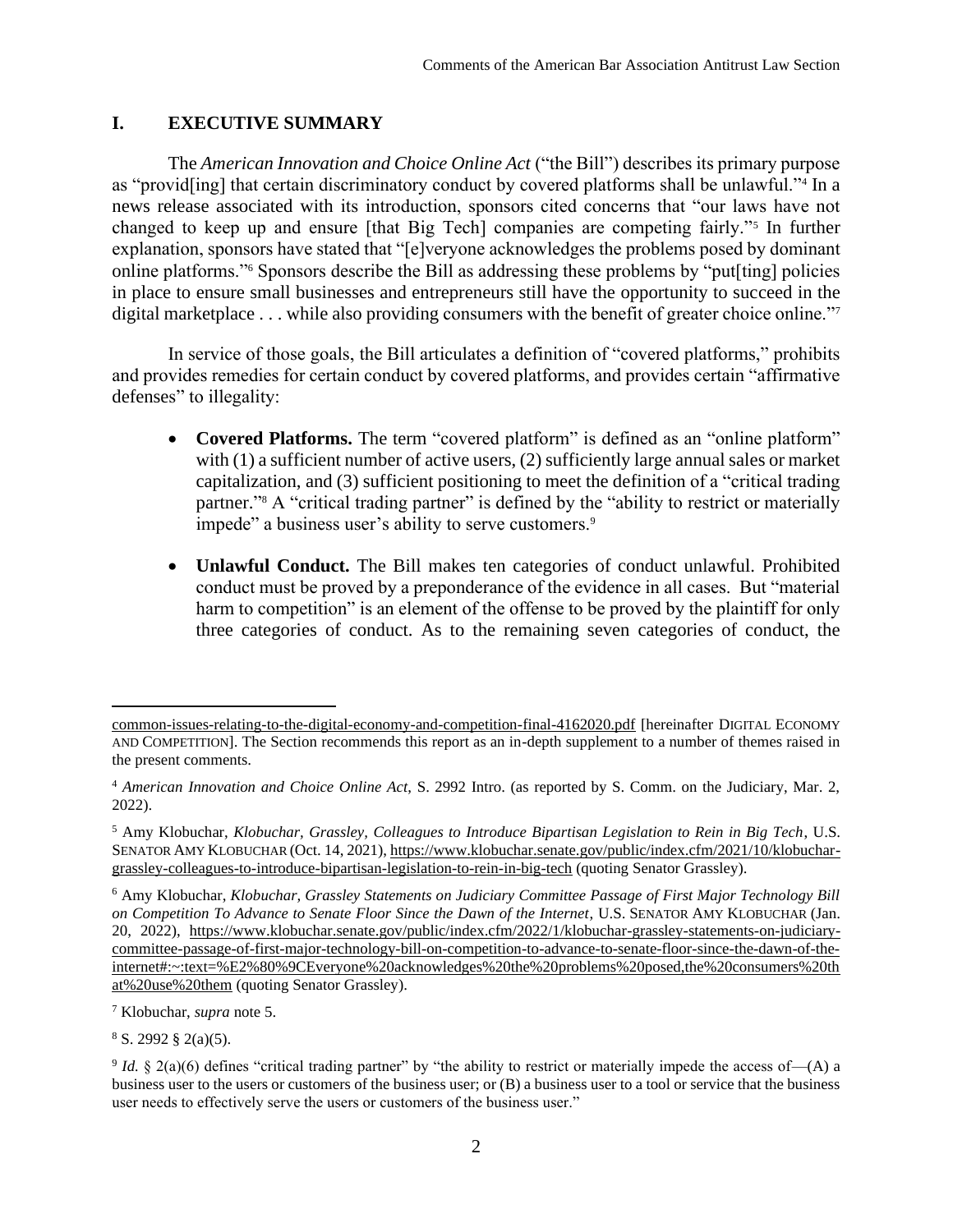defendant may rebut a prima facie case by proving the conduct "would not result in material harm to competition."

- o Three categories prohibit conduct that would "preference," "limit," or "discriminate" in ways that would "materially harm competition."<sup>10</sup>
- o Another three categories prohibit conduct that would "materially restrict," "impede," or (in one case) "unreasonably delay" (i) business users in accessing or interoperating with the platform or, accessing "data generated on the covered platform," or (ii) platform users in uninstalling software applications" subject to certain qualifications.<sup>11</sup> Material harm to competition is not an element of this offense.
- o Four categories prohibit activities like "condition[ing] access," "us[ing] nonpublic data" that preference a platform operator's own products, or "retaliat[ing] against any business user or covered platform user," without any requirement of showing material harm or effect.<sup>12</sup>
- **Affirmative Defenses.** The Bill provides separate "affirmative defenses" for conduct made illegal by Section 3(a).
	- $\circ$  **Section 3(b)(1).** Conduct does not constitute a violation under the first three categories of conduct discussed above if "the defendant establishes by a preponderance of the evidence" that the conduct "was narrowly tailored, was nonpretextual, and was necessary to" (A) prevent a violation of law, (B) "protect safety, user privacy, the security of non-public data, or the security of the covered platform," or  $(C)$  "maintain or enhance the core functionality of the covered platform."<sup>13</sup>
	- o **Section 3(b)(2).** Conduct does not constitute a violation under the remaining seven categories of conduct discussed above if the defense conditions described above for Section 3(b)(1) apply (with one difference), <sup>14</sup> *or* "the defendant establishes by a preponderance of the

 $12$  *Id.* § 3(a)(5)–(6), (9)–(10).

 $13$  *Id.* § 3(b)(1).

 $10$  *Id.* § 3(a)(1)–(3).

<sup>&</sup>lt;sup>11</sup> *Id.*  $\S$  3(a)(4), (7)–(8). With two limited exceptions, the Bill defines "business user" as "a person that uses or is likely to use a covered platform for the advertising, sale, or provision of products or services, including such persons that are operating a covered platform or are controlled by a covered platform operator." *Id.* § 2(a)2(A). The Bill does not define "platform user."

<sup>&</sup>lt;sup>14</sup> These nearly identical defenses differ in one respect. Under Section  $3(b)(2)$  the affirmative defense includes the additional requirement that the conduct "could not be achieved through less discriminatory means." *Id.* § 3(b)(2)(B).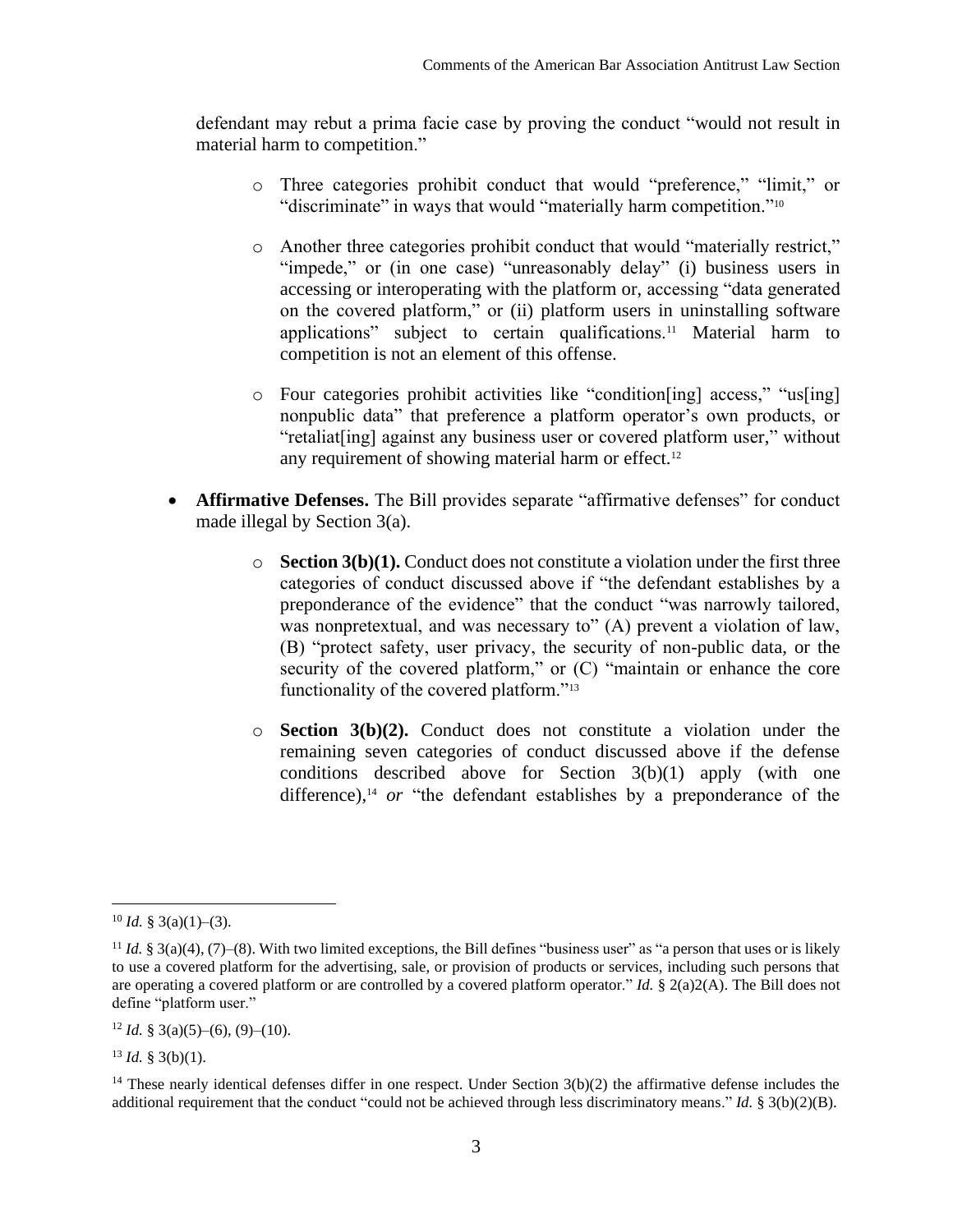evidence that the conduct . . . has not resulted in and would not result in material harm to competition."<sup>15</sup>

The Section submits these comments to identify concerns with aspects of the Bill and to recommend modifications. The Section has long supported the evolution of antitrust law to keep pace with evolving circumstances, economic theory, and empirical evidence. Here, however, the Section is concerned that the Bill, as written, departs in some respects from accepted principles of competition law and in so doing risks causing unpredicted and unintended consequences. Specifically, the Section offers the following comments and recommendations as elaborated below:

- **Part II.** The Section expresses concern about ambiguous terminology in the Bill regarding fairness, preferencing, materiality, and harm to competition on covered platforms. The Section recommends clarifying these key terms in the statute to minimize the risk of unintended consequences. The Section further recommends that these definitions direct attention to analysis consistent with antitrust principles: effectsbased inquiries concerned with harm to the competitive process.
- Part III. The Section cautions against omitting market power as a requirement for harm to the competitive process and recommends focusing on whether existing standards/burdens should be adjusted to respond to competition concerns with respect to digital platforms. It is widely accepted that substantial market power is a prerequisite to a firm's ability to harm competitive processes. Market power should be a factor in every prohibited act and defense in the Bill.
- **Part IV.** The Section urges Congress to require harm to the competitive process for each of the violations set forth in Section  $3(a)(1)-(3)$  of the Bill. The economics of selfpreferencing are complex, and the Bill raises a serious risk of unintended consequence based on the broad language of these violations. The Section cautions against departing from the antitrust laws' commitment to protecting the competitive *process* as distinguished from favoring one set of competitors over another. This tenet of antitrust has served as a lodestar to antitrust enforcement and should not be omitted.
- **Part V.** The Section similarly urges Congress to require harm to the competitive process with respect to each of the categories of unlawful conduct set forth in the remainder of Section  $3(a)(4)$ –(10) of the Bill. It further provides specific commentary and recommendations for each of the prohibited categories.
- **Part VI.** The Section agrees with efforts to make clear that certain conduct by platform operators does not violate the Bill. Certainty and predictability are especially important in digital markets. The Section expresses concern, however, that the Bill's specific language establishing affirmative defenses creates significant uncertainty and undermines its effectiveness at protecting welfare-enhancing conduct on digital platforms.

<sup>&</sup>lt;sup>15</sup> *Id.* § 3(b)(2)(A).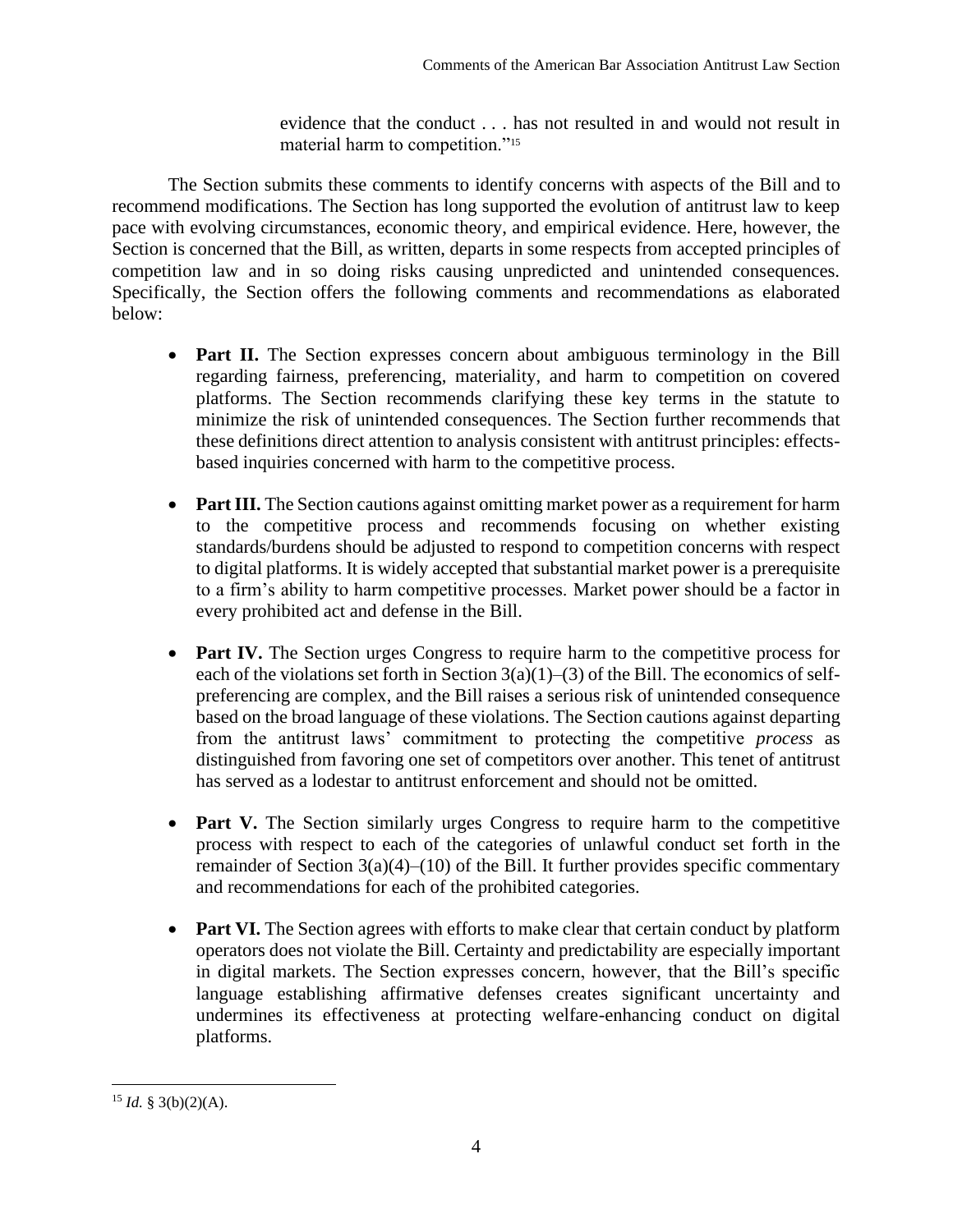The Section offers three additional recommendations with respect to affirmative defenses. First, the Section encourages Congress to adopt a standard reflecting harm to the competitive process for the reasons set forth on Part IV. The present version of the Bill replaces earlier language invoking "harm to the competitive process" with "material harm to competition," which suggests a shift away from protecting competitive processes towards protecting individual competitors. Second, the Section observes asymmetrical burdens applicable to conduct unlawful under Section  $3(a)(1)$ – (3) from conduct unlawful under Section  $3(a)(4)$ –(10). For the former, the plaintiff bears the initial burden to show material harm to competition, whereas the burden falls on the defendant for the latter. The Section does not see a principled basis between these categories of unlawful conduct to justify differing burdens. Third, the Section recommends resolving the above-mentioned asymmetry by making proof of competitive harm an element of prohibited conduct, rather than making proof of the absence of such harm part of a defense to an alleged violation.

• **Part VII.** The Section agrees with the Bill's understanding that penalties should be effective and proportionate to the harm inflicted by the prohibited conduct, with a particular emphasis on proportionality. The Section offers a few refinements of the legislative language to ensure the proper individuals are subject to appropriate penalties for the prohibited conduct.

# **II. KEY TERMS IN THE PROPOSED LEGISLATION SHOULD BE CLARIFIED TO AVOID UNINTENDED CONSEQUENCES**

To varying degrees, the Bill qualifies the various categories of unlawful conduct with terminology about fairness, preference, materiality, the "intrinsic" nature of products, and competitive effects untethered from market power. Examples include the following:

- "*preference* the products, services, or lines of business of the covered platform operator over those of another business user on the covered platform in a manner that would *materially harm competition*"; 16
- *"materially* restrict, impede, or unreasonably delay the capacity of a business user to access or interoperate with [platform facilities accessible to the platform's own products]"; <sup>17</sup> and
- "condition access to the covered platform or preferred status or placement . . . on the purchase or use of other products or services offered by the covered platform operator that are *not part of or intrinsic to the covered platform*." 18

 $16$  S. 2992 § 3(a)(1).

 $17$  *Id.* § 3(a)(4).

 $18$  *Id.* § 3(a)(5).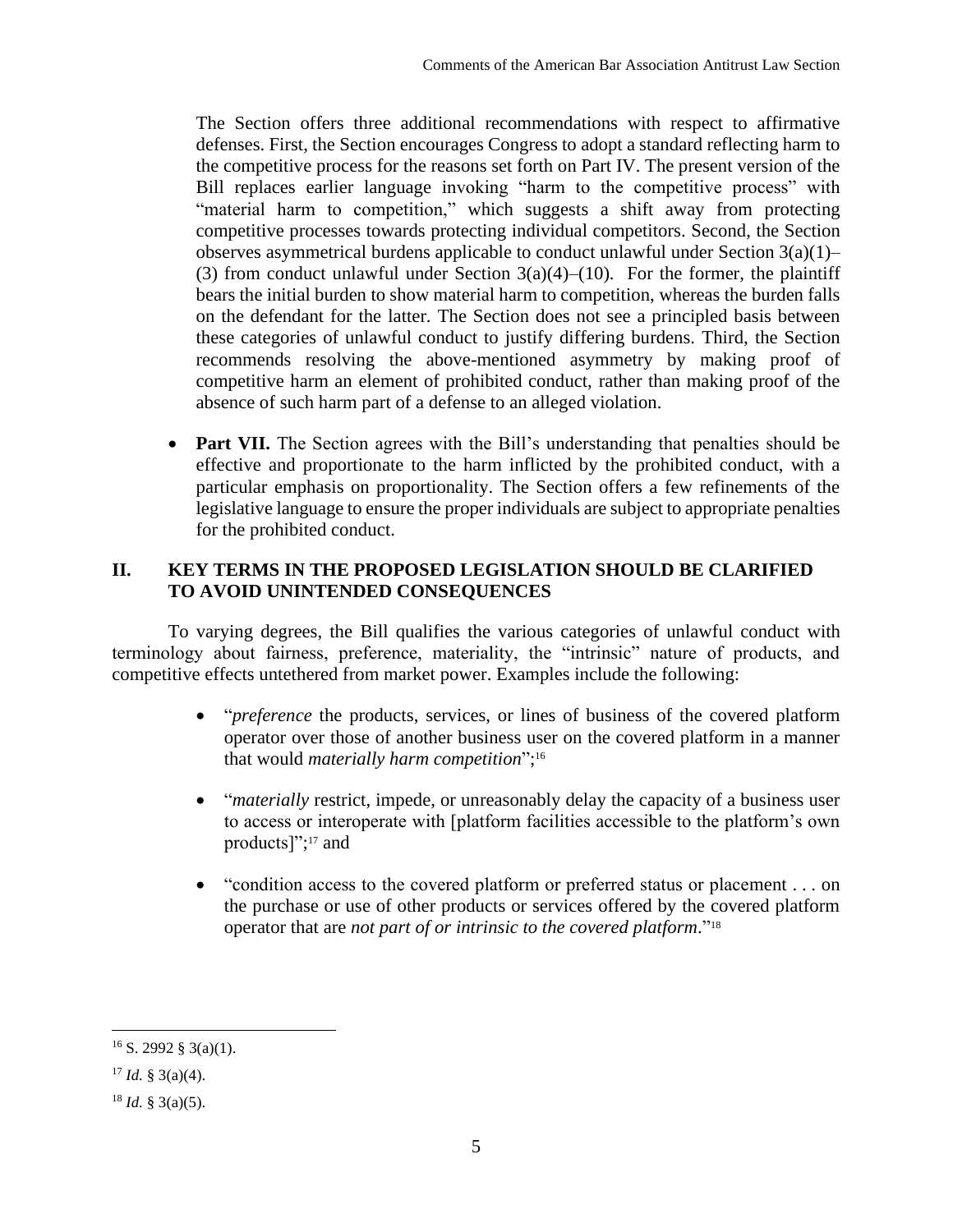Qualifications like "preference,"<sup>19</sup> "limit,"<sup>20</sup> "materially harm,"<sup>21</sup> and "materially restrict or impede"<sup>22</sup> inject uncertainty into how the Bill would be administered. These terms are not defined in the Bill and existing antitrust case law cannot be relied upon to supply definitions. Standards like the undue restraint of trade<sup>23</sup> or substantial lessening of competition<sup>24</sup> have collected meaning and predictability over many decades of interpretation and application. If the Bill means to import these traditional standards, it would be clearer to use the terminology of undue restraint or substantial lessening of competition. It is not clear, for example, to what degree a "material" harm differs from substantial lessening of competition. And an "unfairness" standard inherently involves a degree of ambiguity. If the Bill means to articulate entirely new substantive standards than those applied in current antitrust practice, it should state so explicitly and take steps to further define these concepts to minimize ambiguity.

Similar comments apply to concepts like "products or services . . . that are not part of or intrinsic to the covered platform itself"<sup>25</sup> or "standards mandating the neutral, fair, and nondiscriminatory treatment of all business users."<sup>26</sup> As discussed in more detail below, these terms have no generally accepted meaning in antitrust law,<sup>27</sup> though intrinsic relation might be attempting to articulate the concept of product separation in tying law.<sup>28</sup> The same applies again to "materially" harm competition."<sup>29</sup> There is little in antitrust law to provide meaning to the idea of "materially" harm competition" in contexts other than properly defined relevant markets. As discussed in more detail below, the Bill's articulation of "material[] harm [to] competition" does not obviously or necessarily equate to the antitrust concept of "harm to the competitive process."<sup>30</sup>

The Section recommends that the Bill explicitly define its key terms. The Section further recommends that these definitions direct attention to analysis consistent with antitrust principles: effects-based inquiries concerned with harm to the competitive process, not merely harm to particular competitors.<sup>31</sup> The Section believes that it is important for Congress to define these terms

 $25$  S. 2992 § 3(a)(5).

 $^{26}$  *Id.* § 3(a)(9).

- <sup>27</sup> *See infra* Part [V.](#page-12-0)
- <sup>28</sup> *See infra* Part [V](#page-12-0)[.B.](#page-15-0)
- <sup>29</sup> *E.g.*, S. 2992 § 3(a)(1).

 $19$  *Id.* § 3(a)(1).

<sup>20</sup> *Id.* § 3(a)(2).

<sup>21</sup> *Id.* § 3(a)(1)–(3); *see also id.* § 3(b)(2)(A) ("material harm").

<sup>&</sup>lt;sup>22</sup> *Id.* § 3(a)(7)–(8); *see also id.* § 3(a)(4) ("materially restrict, impede, or unreasonably delay").

<sup>23</sup> *E.g.*, *Standard Oil Co. of N.J. v. United States*, 221 U.S. 1, 58–60 (1911) (interpreting Section 1 of the Sherman Act to apply to "undue" restraints of trade).

<sup>24</sup> *E.g.*, *Brown Shoe Co. v. United States*, 370 U.S. 294, 321–22 (1962) (discussing what tests could be used to determine whether a merger may substantially lessen competition).

<sup>30</sup> *See infra* Parts [IV–](#page-10-0)[V.](#page-12-0)

<sup>31</sup> *See Brown Shoe*, 370 U.S. at 320 ("Taken as a whole, the legislative history illuminates congressional concern with the protection of competition, not competitors, and its desire to restrain mergers only to the extent that such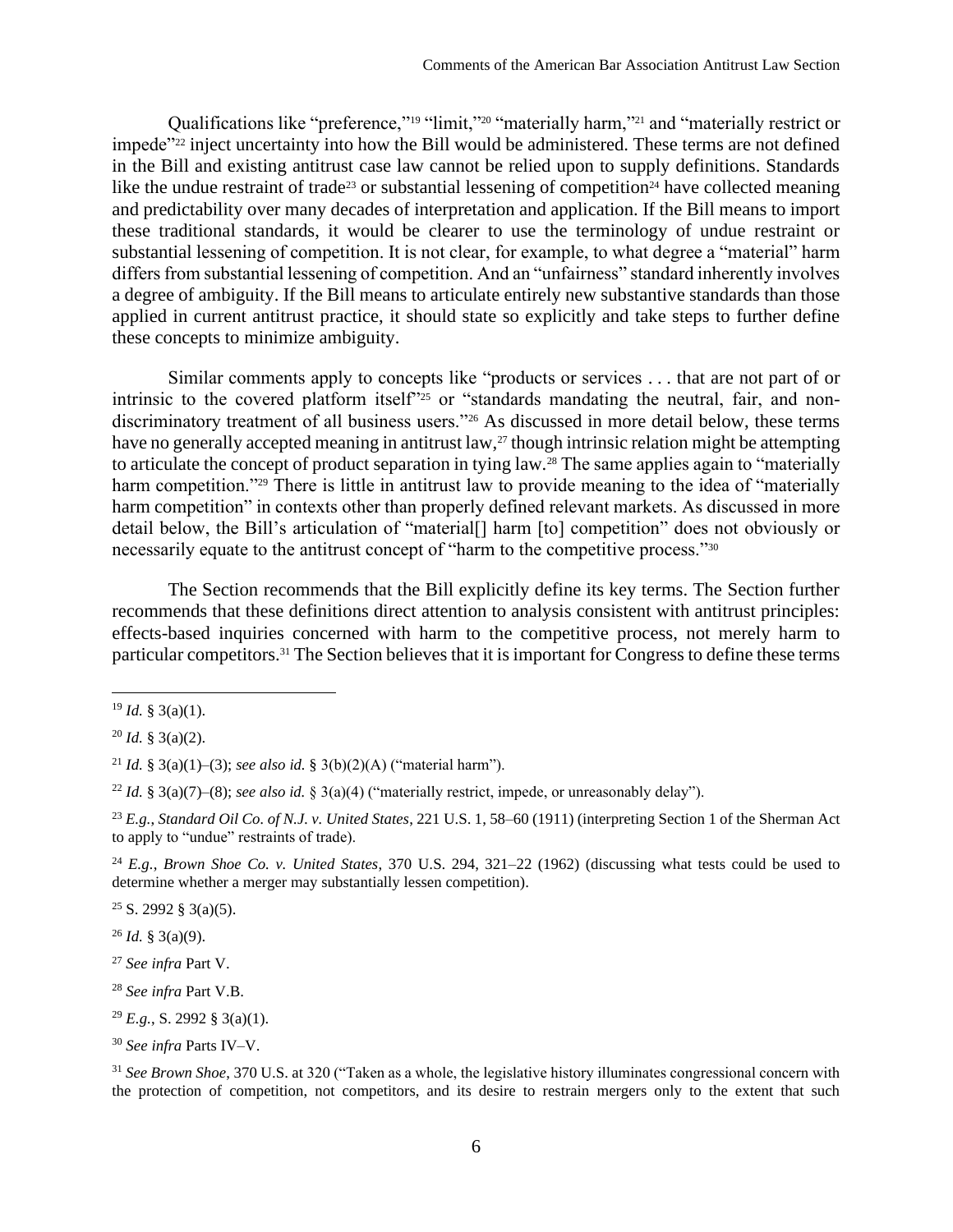in the legislation. Although Section 4 of the Bill authorizes the Federal Trade Commission ("FTC") and Department of Justice ("DOJ") to issue joint "enforcement guidelines,"<sup>32</sup> the Bill only explicitly delegates authority to define the term "data."<sup>33</sup> Failure to adequately define key terms or clearly delegate authority to the FTC and DOJ to define key terms—will inject variability and uncertainty into the administration of the law, to the potential detriment of businesses and consumers alike.

## <span id="page-7-0"></span>**III. PROOF OF MARKET POWER SHOULD BE A REQUIRED ELEMENT OF EVERY VIOLATION AND INSTANCE OF UNLAWFUL CONDUCT**

The Bill does not make proof of substantial market power an element of "unlawful conduct" under Section 3(a). Readers of the Bill might assume that market power is obvious, or that the "covered platform"<sup>34</sup> definition describes entities that are presumed to possess substantial market power, or that references to "material<sup>[]</sup> harm [to] competition"<sup>355</sup> would make market power an element of at least some proscribed conduct. But the Section submits that none of these considerations substitute for proof of substantial market power.

Some degree of market power is a prerequisite to any firm's ability to unilaterally harm the competitive process through its conduct.<sup>36</sup> Prohibiting conduct without regard to market power invites arbitrary enforcement and wasteful disruption of normal competitive processes. The risks of unintended consequences are especially severe in digital markets characterized by multi-sided competition, dynamic complexities, and interdependence. As the Section recently commented: "An important economic feature of [the complexities and interdependencies of online platform

 $34$  *Id.* § 2(a)(5).

 $35$  *E.g.*, *id.* § 3(a)(1)–(3).

combinations may tend to lessen competition."); *Brooke Grp. Ltd. v. Brown & Williamson Tobacco Corp.*, 509 U.S. 209, 224 (1993) ("It is axiomatic that the antitrust laws were passed for the protection of competition, not competitors." (cleaned up)).

<sup>32</sup> S. 2992 § 4.

 $33$  *Id.* § 2(b).

<sup>36</sup> *See* Jonathan B. Baker & Timothy F. Bresnahan, *Empirical Methods of Identifying and Measuring Market Power*, 61 ANTITRUST L.J. 3, 3 (1992) ("Measuring market power is important because antitrust law protects competition in order to deter or correct the exercise."); John B. Kirkwood, *Market Power and Antitrust Enforcement*, 98 B.U. L. REV. 1169, 1173 ("Market power's pivotal role is clear. . . . This concept is central to antitrust because it distinguishes firms that can harm competition and consumers from those that cannot."); Louis Kaplow & Carl Shapiro, *Antitrust*, *in* 2 HANDBOOK OF LAW AND ECONOMICS 1073, 1078 (A. Mitchell Polinsky & Steven Shavell eds., 2007) ("The concept of market power is fundamental to antitrust economics and to the law."); DIGITAL ECONOMY AND COMPETITION,*supra* note [3,](#page-1-0) at 5 (recognizing that "potentially anticompetitive actions typically require a substantial degree of market power to be successful in reducing competition or maintaining monopoly power"); *see generally* Thomas G. Krattenmaker, Robert H. Lande & Steven C. Salop, *Monopoly Power and Market Power in Antitrust Law*, 76 GEO. L. J. 241 (1987) (commenting on differences between the power of a firm to restrict its own output and the power to restrict a rival's output).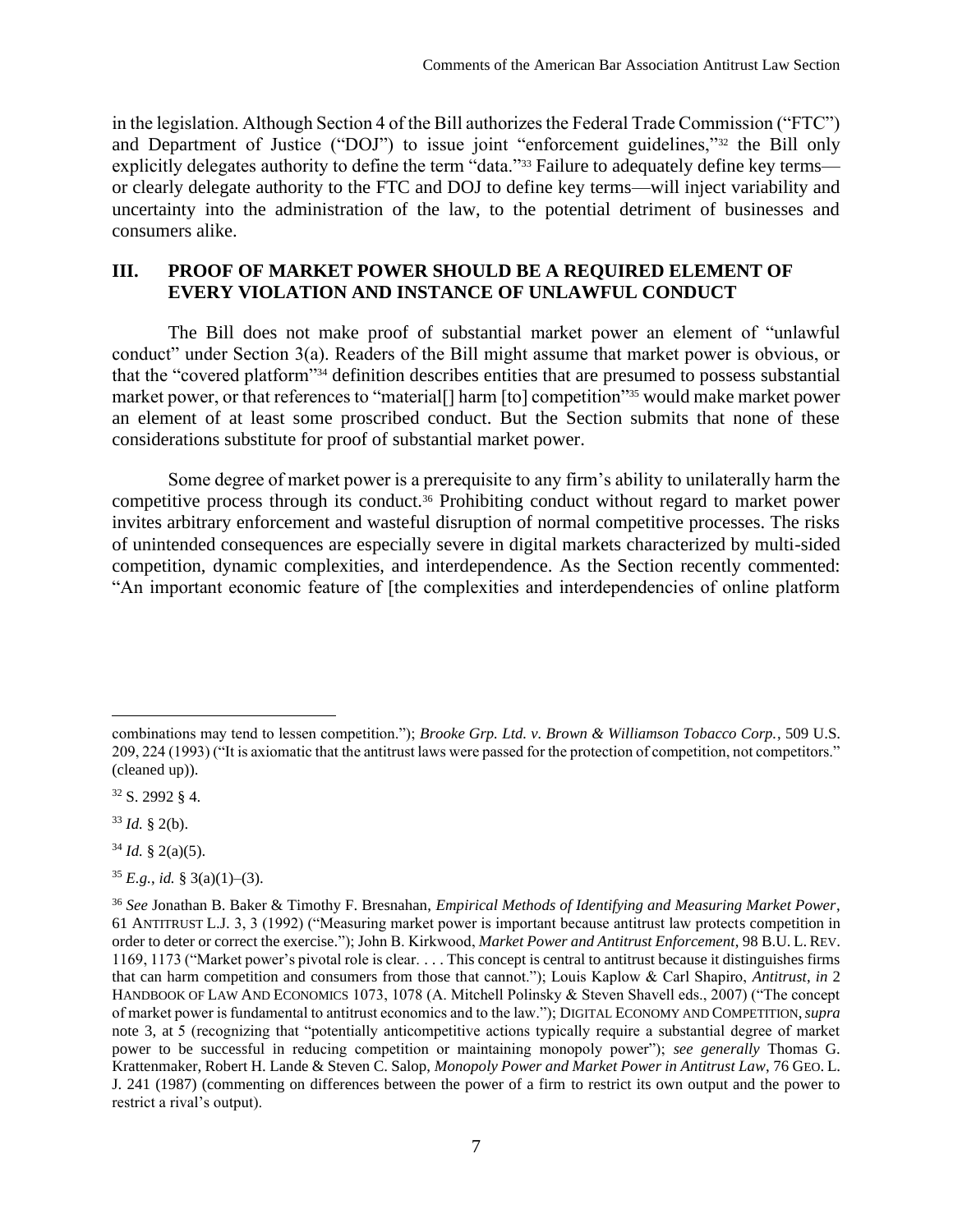<span id="page-8-1"></span>competition] is that even relatively small changes can hinder the efficient operation of platforms and negatively affect innovation."<sup>37</sup>

<span id="page-8-0"></span>To begin, finding or designating a platform to be a "covered platform" does not require or establish that it has market power in any relevant market. Size, in the sense of number of users<sup>38</sup> or market capitalization,<sup>39</sup> is not by itself evidence of market power. A firm may be large, as measured in these terms, yet lack the power to influence prices or exclude competitors. Because of this, the Section has long cautioned against the use of mere size as a proxy for market power.<sup>40</sup> Antitrust cases have held that market power may in some cases be inferred from a firm's possession of a large share of an appropriately defined relevant market.<sup>41</sup> But this is question of *relative size* within a *relevant market*, which in turn is typically delineated in a way that establishes market power.<sup>42</sup> Outside the context of a relevant market defined by reference to market power, measures of firm size are not reliable predictors of market power.<sup>43</sup> And while current antitrust law recognizes proof of direct anticompetitive effects can reduce or eliminate market definition requirements,<sup>44</sup> the "covered platform" designation requires no such proof in the Bill as written.

<sup>41</sup> *E.g.*, *United States v. Aluminum Co. of Am.*, 148 F.2d 416, 424 (2d Cir. 1945); *United States v. Philadelphia Nat'l Bank*, 374 U.S. 321, 363 (1963); *United States v. Grinnell Corp.*, 384 U.S. 563, 571 (1966).

<sup>42</sup> *See* Sean P. Sullivan, *Modular Market Definition*, 55 U.C. DAVIS L. REV. 1091, 1129–42 (2021) (arguing that markets should be defined by tests selected on the basis of the alleged type of anticompetitive conduct); David Glasner & Sean P. Sullivan, *The Logic of Market Definition*, 83 ANTITRUST L.J. 293, 316–24 (2020) (describing how the Hypothetical Monopolist Test must be changed to define markets appropriate for evaluating different types of market power concerns); Gregory J. Werden, *Demand Elasticities in Antitrust Analysis*, 66 ANTITRUST L.J. 363, 384–96 (1998) (providing a detailed discussion of connections between market power and market definition).

<sup>43</sup> *Cf.* DIGITAL ECONOMY AND COMPETITION, *supra* note [3,](#page-1-0) at 6 ("The Section believes that the presence of sustainable dominant positions can be determined only on the basis of a case-specific economic analysis.").

<sup>&</sup>lt;sup>37</sup> COMMENTS OF THE AMERICAN BAR ASSOCIATION SECTION OF ANTITRUST ON THE DUTCH MINISTRY OF ECONOMIC AND CLIMATE AFFAIRS CONSULTATION ON ONLINE PLATFORMS AND COMPETITION LAW 4 (2019), [https://www.americanbar.org/content/dam/aba/administrative/antitrust\\_law/comments/february-2019/comments-sal](https://www.americanbar.org/content/dam/aba/administrative/antitrust_law/comments/february-2019/comments-sal-on-the-dutch-consultation-on-online-platforms-252019-final.pdf)[on-the-dutch-consultation-on-online-platforms-252019-final.pdf](https://www.americanbar.org/content/dam/aba/administrative/antitrust_law/comments/february-2019/comments-sal-on-the-dutch-consultation-on-online-platforms-252019-final.pdf) [hereinafter DUTCH COMPETITION].

 $38$  S. 2992 §§ 2(a)(5)(B)(ii)(I), 2(a)(5)(C)(ii)(I).

<sup>&</sup>lt;sup>39</sup> *Id.* § 2(a)(5)(B)(ii)(II); § 2(a)(5)(C)(ii)(II).

<sup>40</sup> COMMENTS ON EUROPEAN COMMISSION'S CONSULTATION ON PROPOSED DIGITAL SERVICES ACT 6 (2020), [https://www.americanbar.org/content/dam/aba/administrative/antitrust\\_law/comments/september-2020/comments-](https://www.americanbar.org/content/dam/aba/administrative/antitrust_law/comments/september-2020/comments-9820-belgium-dsa.pdf)[9820-belgium-dsa.pdf](https://www.americanbar.org/content/dam/aba/administrative/antitrust_law/comments/september-2020/comments-9820-belgium-dsa.pdf) ("[T]he economic literature cautions against antitrust enforcement actions applied to platforms based solely on their relative size and user base"); COMMENTS OF THE AMERICAN BAR ASSOCIATION SECTION OF ANTITRUST LAW ON THE AUSTRALIAN COMPETITION AND CONSUMER COMMISSION'S PRELIMINARY REPORT ON DIGITAL PLATFORMS 2 (2019) (same), [https://www.accc.gov.au/system/files/American%20Bar%20](https://www.accc.gov.au/system/files/American%20Bar%25‌20Association%20Section%20of%20Antitrust%20Law%20%28February%202019%29.PDF) [Association%20Section%20of%20Antitrust%20Law%20%28February%202019%29.PDF](https://www.accc.gov.au/system/files/American%20Bar%25‌20Association%20Section%20of%20Antitrust%20Law%20%28February%202019%29.PDF) [hereinafter AUSTRALIAN COMPETITION]; *see* Catherine Tucker, *Network Effects and Market Power: What Have We Learned in the Last Decade?*, ANTITRUST 80 (2018), <https://sites.bu.edu/tpri/files/2018/07/tucker-network-effects-antitrust2018.pdf> ("[I]n general, platform markets may still be competitive even if larger firms in these industries exhibit both sizable user bases and competitive dynamics, which are driven by network effects. This implies a tempering of antitrust enforcement actions surrounding market dominance of digital platforms predicated simply on their relative size of user base.").

<sup>44</sup> *See Ohio v. Am. Express Co.*, 138 S. Ct. 2274, 2285 n.7 (2018); *Fed. Trade Comm'n v. Indiana Fed'n of Dentists*, 476 U.S. 447, 460 (1986).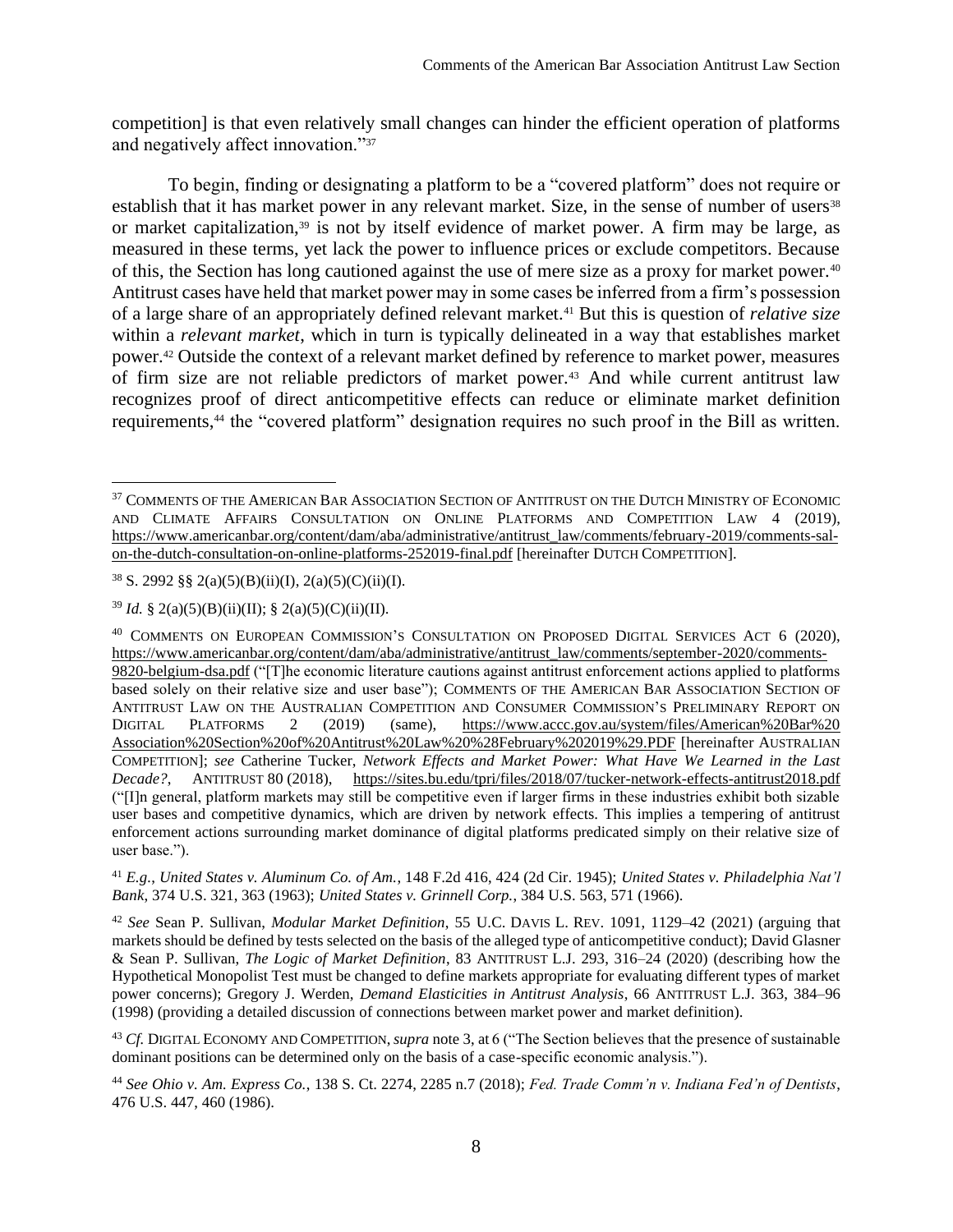Further, antitrust has never distinguished varying size requirements based on distinctions between publicly traded and non-publicly traded companies.

The "critical trading partner" element of the definition of a "covered platform" is not a good substitute for proof of market power; rather, criticality is best assessed by considering competitive alternatives. A "critical trading partner," as the Bill defines the term, has "the ability to restrict or materially impede the access" of a business user to either (1) "the users or customers," or (2) "a tool or service that the business user needs to effectively serve the users or customers."<sup>45</sup> It could be that a "covered platform" would rarely be considered to be a critical trading partner so long as a business user has the legal right and practical ability to contact and serve customers outside of the platform. More appropriately, though, and more consistent with the apparent intent of the Bill, whether a trading partner is critical should be assessed in the context of market power and competitive alternatives.<sup>46</sup>

Qualifiers requiring materiality are similarly inadequate to substitute for an explicit market power requirement.<sup>47</sup> As discussed in Part II, the Bill does not define "materiality." Assuming for sake of consideration that phrases like "materially harm,"<sup>48</sup> and "materially restrict or impede"<sup>49</sup> mean something different than undue restraints of trade or substantial lessening of competition, it is unclear what materiality requires. Dictionary definitions pointing to relevance, significance, and consequence do not indicate an obvious connection to market power.<sup>50</sup> To the extent material harm to a competitor or competitors is divorced from harm to the competitive process, this is a rejection of many decades of sound antitrust policy designed to ensure that markets function efficiently without artificial limitations on competition to the benefit of consumers.<sup>51</sup> The Bill's use of materiality in conjunction with users' ability to access data<sup>52</sup> and platform features used by competitors<sup>53</sup> suggest that the focus of this language is not on enhancement of market power but

<sup>52</sup> S. 2992 § 3(a)(7).

 $53$  *Id.* § 3(a)(4).

 $45$  S. 2992 § 2(a)(6).

<sup>46</sup> *See Leegin Creative Leather Prod., Inc. v. PSKS, Inc.*, 551 U.S. 877, 878 (2007) ("[T]he antitrust laws' primary purpose . . . is to protect interbrand competition." (cleaned up)).

<sup>&</sup>lt;sup>47</sup> S. 2992 § 3(a)(1)–(3) (qualifying each violation to encompass conduct that "would materially harm competition"); *id.* § 3(b)(2)(A) (affording an affirmative defense to unlawful conduct set forth in § 3(a)(4)–(10) that does not "result in material harm to competition").

<sup>48</sup> *Id.* § 3(a)(1)–(3); *see also id.* § 3(b)(2)(A) ("material harm").

<sup>49</sup> *Id.* § 3(a) (7)–(8); *see also id.* § 3(a)(4) ("materially restrict, impede, or unreasonably delay").

<sup>50</sup> The Oxford English Dictionary defines materiality as "the quality of being relevant or significant." *Materiality*, OXFORD ENG. DICTIONARY (3d ed. 2001)[, https://www.oed.com/view/Entry/114928?redirectedFrom=materiality#eid.](https://www.oed.com/view/Entry/114928?redirectedFrom=materiality%23eid) The American Heritage Dictionary defines "material" as "relevant and consequential; crucial." *Material*, AM. HERITAGE DICTIONARY OF THE ENG. LANGUAGE (5th ed. 2022), [https://ahdictionary.com/word/search.html?](https://ahdictionary.com/word/search.html?q=material) [q=material;](https://ahdictionary.com/word/search.html?q=material) Black's Law Dictionary defines "material" as "of such a nature" as "would affect a person's decisionmaking; significant; essential." *Material*, BLACK'S LAW DICTIONARY (10th ed. 2014).

 $51$  That is not to say that harm to competitors is irrelevant to assessing harm to the competitive process. But prohibiting a "material" harm to competitors—which could be quite minimal or transitory—without regard to impact on the competitive process could have the perverse effect of reducing rather than preserving competition.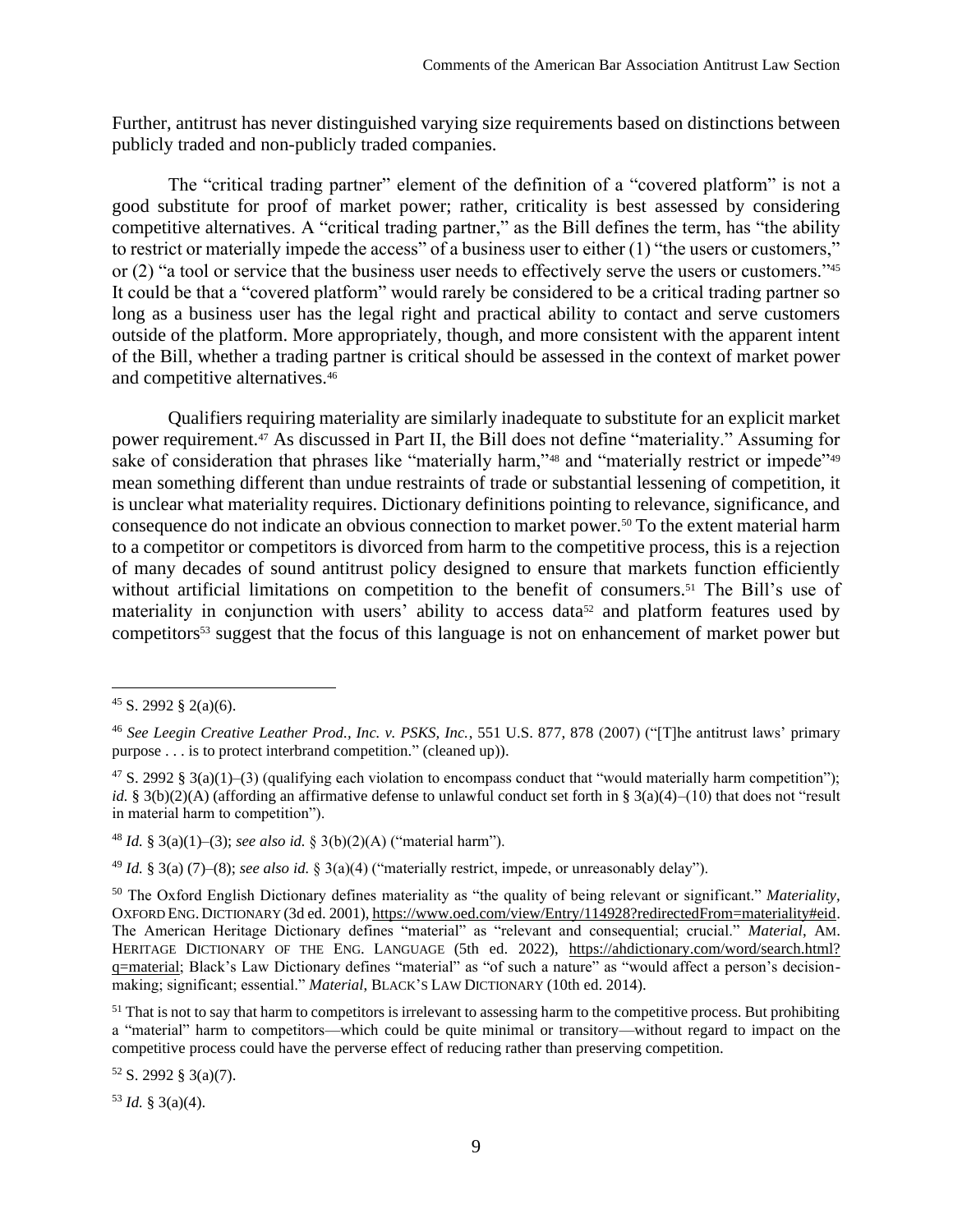instead a return to competition policy picking winners and losers by protecting certain competitors against others.<sup>54</sup>

Finally, the Section emphasizes that market power ordinarily cannot be assumed or inferred outside the context of case-by-case factual analysis. The conclusions of prior legislative hearings on digital markets should not be expected to substitute for case-by-case factual analysis. For one thing, the Bill is not limited to the scope of the recent House Report's conclusions; the Bill is not restricted to "markets" such as "online retail," "general online search and search advertising," "social networking," and "the mobile operating system market."<sup>55</sup> Nor does the Bill limit itself to the named companies in the House Report.<sup>56</sup> Proof of market power, like proof of all other elements of a violation, should be required to be established in case-specific factual scrutiny within the context of the adversarial process.

In sum, whatever one's view on the degree of market power needed to justify intervention, or who bears the burden of proof, some degree of market power is needed for any conduct to present a risk of harm to the competitive process. Failing to require proof of market power as an element of "unlawful conduct" creates a risk of wasteful and arbitrary disruption of competition to the detriment of both businesses and consumers. The Section consequently recommends introducing explicit proof of market power requirements in the elements of every offense in the Bill.

# <span id="page-10-0"></span>**IV. SECTIONS 3(A)(1)–(3) VIOLATIONS SHOULD BE LIMITED TO CONDUCT THAT HARMS THE COMPETITIVE PROCESS**

As summarized previously, Section 3(a) of the Bill prohibits conduct that (1) "preference[s]" the platform operator's products, (2) "limit[s]" a business user's products, or (3) "discriminate[s] in the application or enforcement of the terms of service of the covered platform among similarly situated business users"<sup>57</sup> where any of this conduct is undertaken "in a

<sup>54</sup> *Cf. The Antitrust Laws*, FED. TRADE COMM'N, [https://www.ftc.gov/tips-advice/competition-guidance/guide](https://www.ftc.gov/tips-advice/competition-guidance/guide-antitrust-laws/antitrust-laws)[antitrust-laws/antitrust-laws](https://www.ftc.gov/tips-advice/competition-guidance/guide-antitrust-laws/antitrust-laws) (last visited Feb. 7, 2022) ("[F]or over 100 years, the antitrust laws have had the same basic objective: to protect the *process of competition* for the benefit of consumers, making sure there are strong incentives for businesses to operate efficiently, keep prices down, and keep quality up." (emphasis added)); COMMENTS OF THE AMERICAN BAR ASSOCIATION ANTITRUST LAW SECTION AND INTERNATIONAL LAW SECTION ON THE JAPAN FAIR TRADE COMMISSION DRAFT GUIDELINES CONCERNING ABUSE OF A SUPERIOR BARGAINING POSITION IN TRANSACTIONS BETWEEN DIGITAL PLATFORM OPERATORS AND CONSUMERS THAT PROVIDE PERSONAL INFORMATION, ETC. 3 n.7 (2019), [https://www.americanbar.org/content/dam/aba/administrative/antitrust\\_](https://www.americanbar.org/content/dam/aba/administrative/antitrust_‌law/comments/october-2019/aba-sal-sil-comments-on-jftc-draft-platform-abuse-of-superior-bargaining-position-guidelines_final-final-package.pdf) [law/comments/october-2019/aba-sal-sil-comments-on-jftc-draft-platform-abuse-of-superior-bargaining-position](https://www.americanbar.org/content/dam/aba/administrative/antitrust_‌law/comments/october-2019/aba-sal-sil-comments-on-jftc-draft-platform-abuse-of-superior-bargaining-position-guidelines_final-final-package.pdf)[guidelines\\_final-final-package.pdf](https://www.americanbar.org/content/dam/aba/administrative/antitrust_‌law/comments/october-2019/aba-sal-sil-comments-on-jftc-draft-platform-abuse-of-superior-bargaining-position-guidelines_final-final-package.pdf) ("Competition law should seek to protect competition, not competitors or counterparties").

<sup>55</sup> *See* INVESTIGATION OF COMPETITION IN DIGITAL MARKETS, MAJORITY STAFF REPORT AND RECOMMENDATIONS, SUBCOMMITTEE ON ANTITRUST, COMMERCIAL AND ADMINISTRATIVE LAW OF THE COMMITTEE ON THE JUDICIARY 12– 16 (2020), [https://judiciary.house.gov/uploadedfiles/competition\\_in\\_digital\\_markets.pdf?utm\\_campaign=4493-519](https://judiciary.house.gov/uploadedfiles/competition_in_digital_markets.pdf?utm_campaign=4493-519) [hereinafter HOUSE REPORT].

<sup>56</sup> *See id.* at 11–19 (2020) (specifically analyzing Amazon, Apple, Facebook, and Google and concluding that these companies possess market power in certain markets).

 $57$  S. 2992 § 3(a)(1)–(3).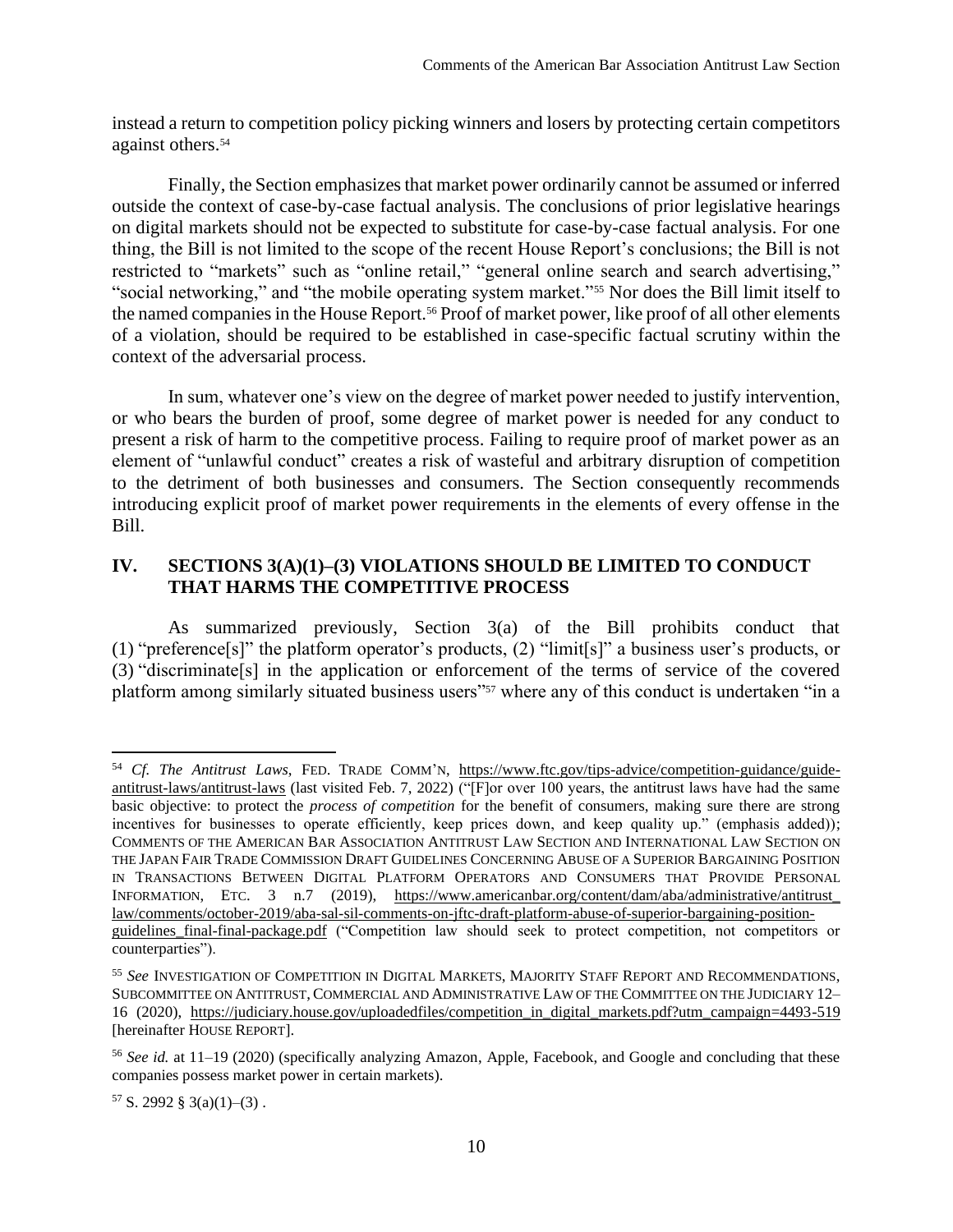manner that would materially harm competition."<sup>58</sup> Also, as summarized previously, the Bill's language of "harm [to] competition" does not obviously equate to harm to the competitive process.

If the prohibitions in Section  $3(a)(1)$ –(3) mean to establish freestanding prohibitions on "discriminatory" conduct without requiring proof of harm to the competitive process, then the Bill does not supplement antitrust law but is altogether different in kind. Prohibitions of this kind would resemble common carrier regulations that are not currently enforced by the DOJ or the FTC.

The Section has long cautioned against the creation of free-standing prohibitions on "unfairness" untethered from harm to the competitive process.<sup>59</sup> At a minimum, such prohibitions require difficult and often subjective line-drawing exercises about the meaning of "fairness." Outside the focused and familiar context of harm to the competitive process, vague concepts like fairness and discrimination inject uncertainty into what is and is not permitted conduct. The risks that this type of uncertainty could have unintended consequences are pronounced in digital markets like those addressed here.<sup>60</sup> Even well-intentioned legislation aimed at promoting competition can cause serious and unintended injuries to the consumers it intends to help.<sup>61</sup>

<span id="page-11-0"></span>To illustrate by specific example, the economic literature on self-preferencing lays bare the risk of unintended consequences if all that determines legality is a freestanding "fairness" standard. As those concerned with self-preferencing surmise, self-preferencing can be anticompetitive and welfare reducing in certain circumstances.<sup>62</sup> But this is not the only possibility. Owners of platforms that sell products on their platforms alongside those of third parties ("dual mode intermediation") may also create consumer benefits through increases in product diversity,

<sup>58</sup> *Id.*

<sup>59</sup> *E.g.*, AUSTRALIAN COMPETITION,*supra* not[e 40,](#page-8-0) at 5–6 ("The Section respectfully recommends that any prohibitions on unfairness be tethered to traditional competition law principles, namely, requiring an effects based analysis and a showing of harm to the competitive process, as opposed to merely harm to rivals.").

<sup>&</sup>lt;sup>60</sup> See id. at 5 ("In light of the wide variety of operators and products involved across platforms, there is significant difficulty in attempting to designate particular practices as 'unfair' or 'anticompetitive' by definition, as the wholesale condemnation of broad categories of conduct does not adequately account for the 'circumstances, details, and logic of a restraint.'").

<sup>61</sup> *See, e.g.*, *id.* at 3 ("The U.S. experience with the Robinson-Patman Act, which prohibits certain forms of price discrimination, shows that regulation of price discrimination has had the unintended effect of limiting the extent of discounting generally." (internal quotation marks and citation omitted)).

<sup>62</sup> *See, e.g.*, Jorge Padilla, Joe Perkins, & Salvatore Piccolo, *Self-Preferencing in Markets with Vertically-Integrated Gatekeeper Platforms*, (September 28, 2020),<https://ssrn.com/abstract=3701250> ("Gatekeeper platforms may have an incentive to exploit the installed user base of consumers and foreclose competitors when demand growth is slow."); Aurelien Portuese, *"Please, Help Yourself": Toward a Taxonomy of Self-Preferencing*, INFO. TECH. & INNOVATION FOUND., at 11-12 (2021),<https://itif.org/sites/default/files/2021-self-preferencing-taxonomy.pdf> (arguing that selfpreferencing can be anticompetitive if the conduct is solely based on anticompetitive reasons); Jean Tirole, *Competition and the Industrial Challenge for the Digital Age*, IFS DEATON REV., at 10 (2020), [https://www.tse](https://www.tse-fr.eu/sites/default/files/TSE/documents/doc/by/tirole/competition_and_the_industrial_challenge_april_3_2020.pdf)[fr.eu/sites/default/files/TSE/documents/doc/by/tirole/competition\\_and\\_the\\_industrial\\_challenge\\_april\\_3\\_2020.pdf](https://www.tse-fr.eu/sites/default/files/TSE/documents/doc/by/tirole/competition_and_the_industrial_challenge_april_3_2020.pdf)

<sup>(&</sup>quot;[T]here is a feeling that the new digital platforms have an unprecedented ability to a) favor their own brands when making a recommendation to consumers, and b) cheaply gather substantial information about third‐party products and selectively create copycats for the most successful ones.").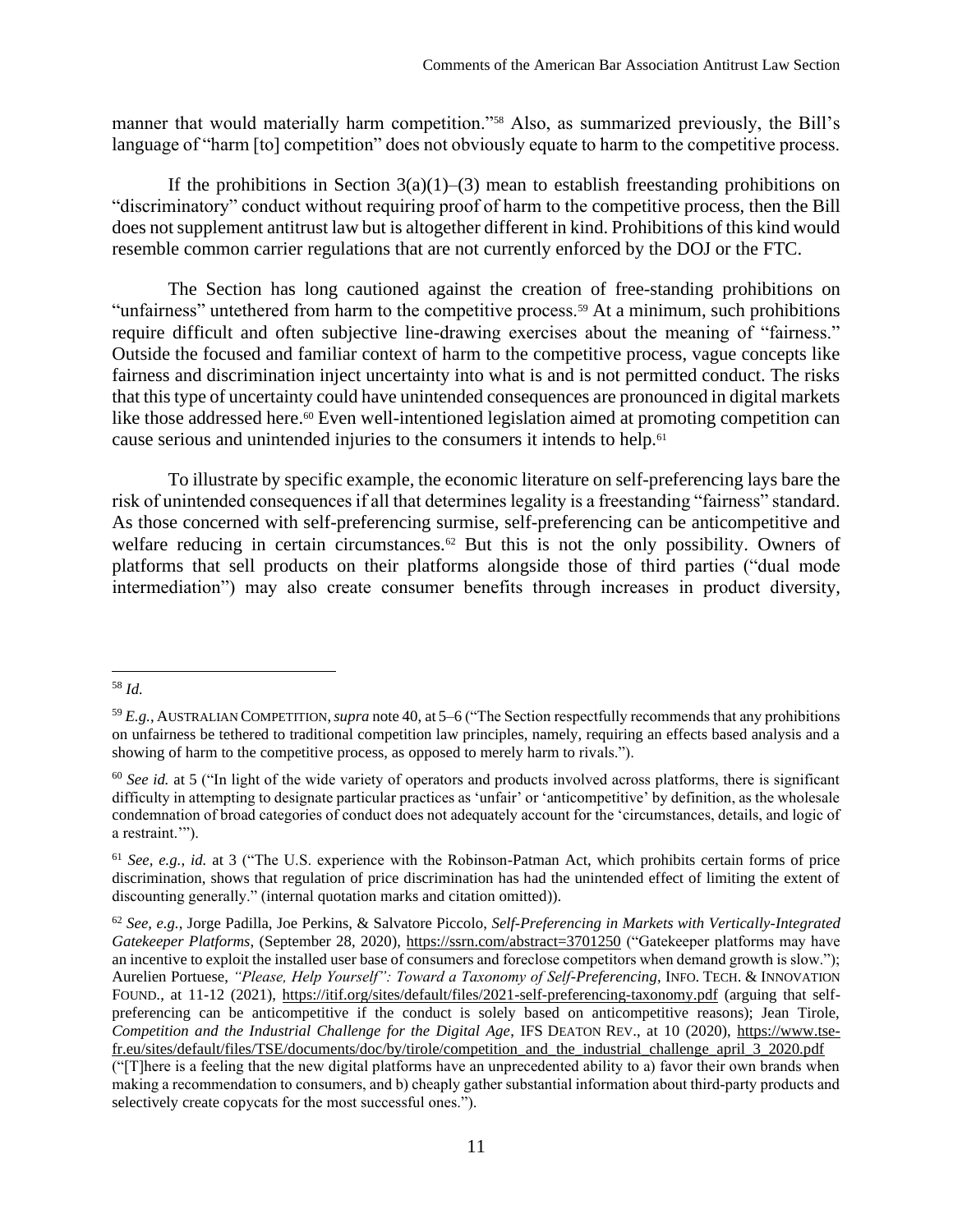efficiency, and competition.<sup>63</sup> Indeed, while more work remains to be done, recent research finds that self-preferencing conduct on a platform can be welfare-enhancing.<sup>64</sup>

Prohibition of self-preferencing on the basis of vague and abstract concepts like "fairness" thus risks the destruction of beneficial competition to the detriment of consumers. This risk is compounded by the fact that inherent supply-chain differences between first-party and third-party products makes it difficult to determine what constitutes self-preferencing in the first instance. Case-by-case factual analysis, focused on asking whether self-preferencing enhances or harms the competitive process, is a better path to pursuing the Bill's objectives.

In sum, the Section recommends that the "unlawful conduct" in Section  $3(a)(1)-(3)$  of the Bill focus on harm to the competitive process. The Section recommends that the Bill disclaim any generalized prohibition on the basis of "unfairness" or "discrimination" and instead make effectsbased harm to the competitive process an element of proving each of the violations.

# <span id="page-12-0"></span>**V. THE BILL SHOULD CLARIFY THE UNLAWFUL CONDUCT SET FORTH IN SECTION 3(A)(4)–(10) AND EXPRESSLY LIMIT THESE PROHIBITIONS TO CONDUCT THAT HARMS THE COMPETITIVE PROCESS**

Section  $3(a)(4)$ –(10) of the Bill prohibits several specific types of "unlawful conduct," including conduct relating to interoperability, use of and access to data, tying, steering and selfpreferencing, and retaliation.<sup>65</sup> These categories of conduct are not subject to a requirement of harm to competition on the covered platform, though a few instances of conduct are qualified to "material" restrictions.<sup>66</sup>

As discussed in Part VI, the Section recognizes the Bill's provision of an affirmative defense for Section  $3(a)(4)$ –(10) conduct that does not "result in material harm to competition."<sup>67</sup> The replacement of language in an earlier draft expressly stating "harm to the competitive process" with "material harm to competition" suggests a rejection of the concept of harm to competitive processes central to current antitrust analysis. For the reasons already provided in these comments,

 $65$  S. 2992  $\text{\&}$  3(a).

 $67$  *Id.* § 3(b)(2).

<sup>63</sup> Andrei Hagiu, Tat-How Teh & Julian Wright, *Should Platforms Be Allowed to Sell on Their Own Marketplaces?*, RAND J. ECON., at 30 (forthcoming), [https://papers.ssrn.com/sol3/papers.cfm?abstract\\_id=3606055](https://papers.ssrn.com/sol3/papers.cfm?abstract_id=3606055) ("Indeed, such dual mode intermediation has clear benefits when applied across different products, including: increasing the diversity of products, allowing each product to be provided by the more efficient seller (the platform or the third-parties), saving on search costs for consumers, ensuring more stable supply, internalizing cross-product spillovers in marketing and enabling the platform to have some loss-leaders.").

<sup>64</sup> Portuese, *supra* note [62,](#page-11-0) at 2 ("Unless companies engage in self-preferencing in an explicitly anticompetitive way meaning intentionally limiting the ability of competitors to use their platform with anticompetitive motives—the practice usually makes consumers better off. . . . For over 150 years, large retailers have used self-preferencing strategies with their own private labels, resulting in lower prices for their products and putting price pressure on branded products.").

<sup>66</sup> *E.g.*, *id.* § 3(a)(4) (referring to conduct that would "materially restrict, impede, or unreasonably delay the capacity of a business user to access or interoperate with the same platform").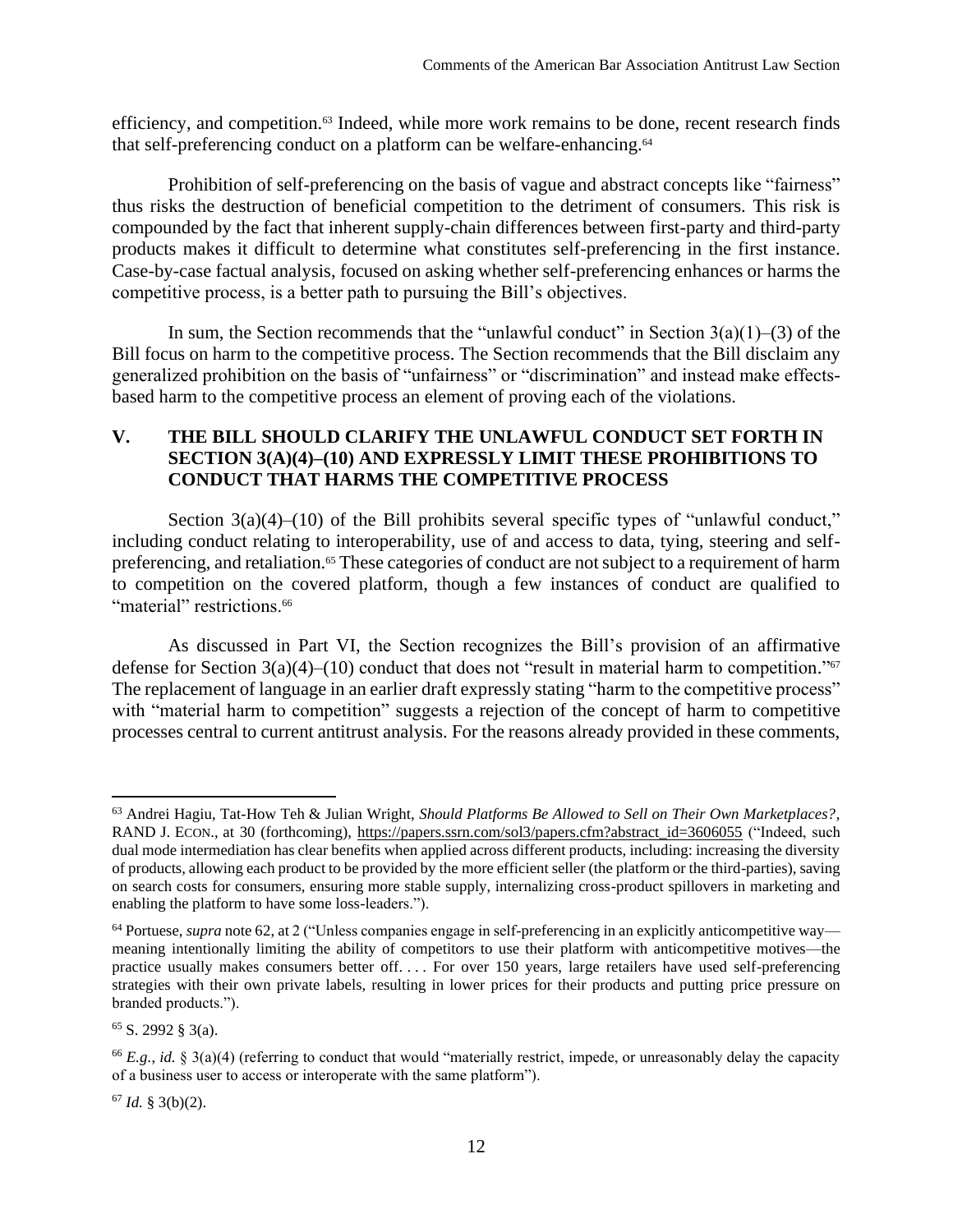the Section recommends that all categories of unlawful conduct in the Bill require a showing of harm to the competitive process.

The following provides additional, specific commentary on different types of "unlawful conduct" set forth in Section 3(a) of the Bill.

## **A. Interoperability, Use of and Access to Data (nos. 4, 6, 7)**

Several instances of "unlawful conduct" identified in Section 2(b) of the Bill relate to data portability and interoperability:<sup>68</sup>

- <span id="page-13-0"></span>**Section 3(a)(4).** This provision concerns interoperability and access to features "that are available to the covered platform operator's own products, services, or lines of business that compete or would compete with products or services offered by business users on the covered platform," making material restriction of either of these unlawful.
- **Sections 3(a)(6)–(7).** These provisions concern data that are "generated on the covered platform by the activities of a business user or by [the business user's] interaction of a covered platform." The covered platform is prohibited from using "nonpublic" instances of such data to compete against business users (6) and is prohibited from "materially restrict[ing] or imped[ing] a business user from accessing" that data (7).

<span id="page-13-1"></span>The economic literature paints a complicated picture for interoperability requirements. As explained below, interoperability potentially brings competitive benefits by reducing lock-in and assisting new entrants.<sup>69</sup> On the other hand, forced interoperability can harm competition by reducing incentives to innovate and imposing economically inefficient requirements on firms. As a result, the Section cautions against broad-brush assumptions that compelled data sharing and interoperability requirements will promote competition.

**Potential Benefits of Interoperability Requirements.** The potential benefits of interoperability include facilitation of the ability of new entrants to build scale to offset a supplier's economies of scale.<sup>70</sup> Relatedly, interoperability "allows entrants to share the same network effects

<sup>&</sup>lt;sup>68</sup> Interoperability is "the ability to transfer and render useful data and other information across systems, applications or components." J. Langenfeld, C. Ring & S. Clark, *Regulating digital platforms: Interoperability and data portability*, CONCURRENCES, at 46 (2021). *See also* Wolfgang Kerber & Heike Schweitzer, *Interoperability in the Digital Economy*, 8 J. INTELL. PROP., INFO. TECH. & E-COMM. L. 39, 40–41 (2017), https://www.jipitec.eu/issues/jipitec-8-1- 2017/4531; JOHN PALFREY & URS GASSER, INTEROP: THE PROMISE AND PERILS OF HIGHLY INTERCONNECTED SYSTEMS 5 (2012).

<sup>69</sup> Fiona M. Scott Morton et al., *Equitable Interoperability: The "Super Tool" of Digital Platform Governance* 2 (Yale Tobin Ctr. for Econ. Pol'y, Policy Discussion Paper No. 4, 2021), [https://papers.ssrn.com/sol3/papers.cfm?abstract\\_id=3923602.](https://papers.ssrn.com/sol3/papers.cfm?abstract_id=3923602)

<sup>70</sup> Langenfeld, Ring & Clark, *supra* note [68,](#page-13-0) at 45 ("Interoperability and data portability can potentially allow new entrants to build sufficient scale and scope to offset the scale and scope economies of incumbent suppliers, thus reducing the potential barriers to entry."); Gabriel Nicholas, *Taking It With You: Platform Barriers to Entry and the Limits of Data Portability*, 27 MICH. TECH. L. REV. 263, 276–79 (2021).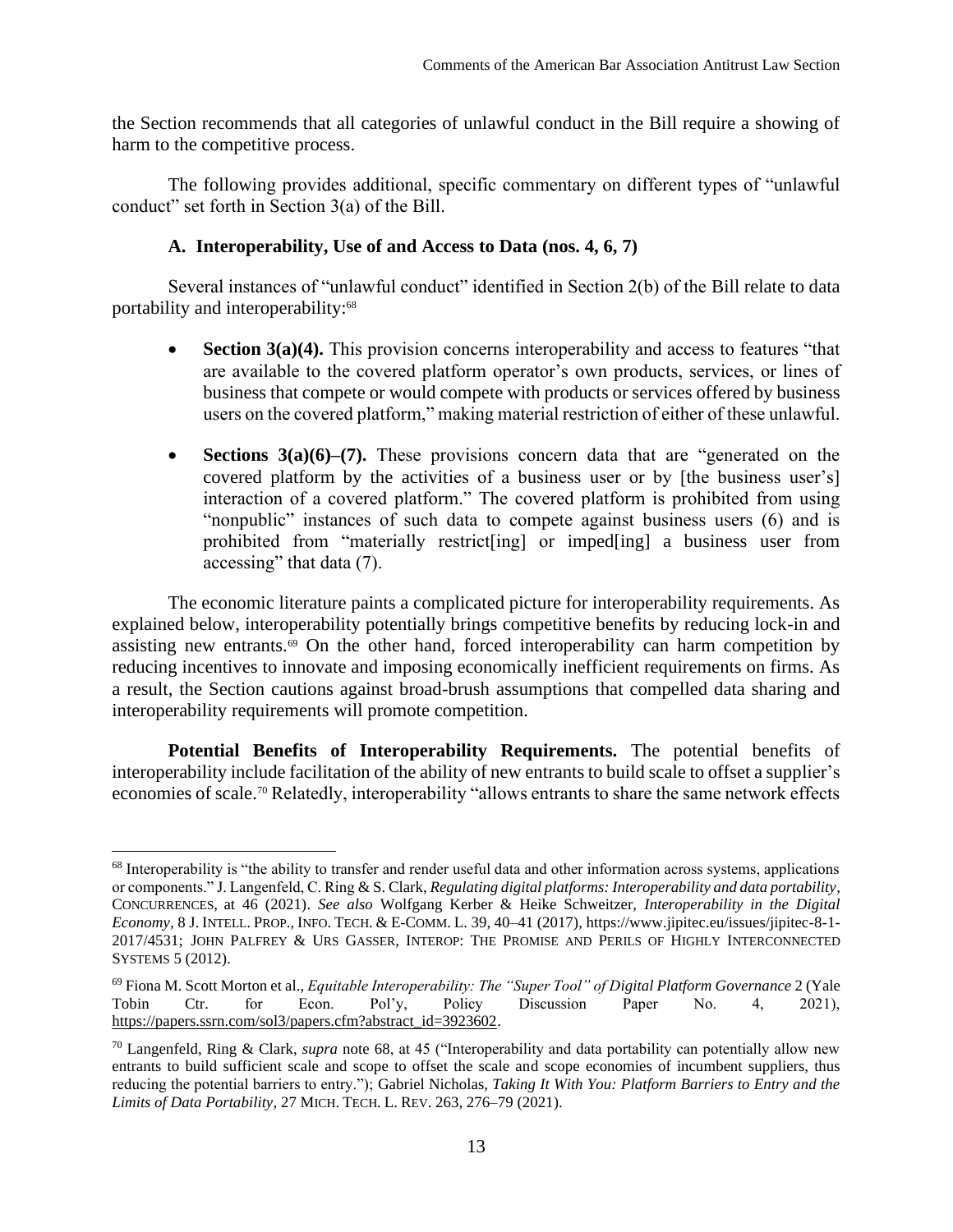the dominant firm enjoys."<sup>71</sup> In this sense, "[b]y reducing consumer lock-in, data portability and interoperability can create incentives for entry and [for] greater competition within the market."<sup>72</sup> Likewise, "sharing relevant data between services may allow those complementary services to offer useful functionality and may prevent the extraction of consumer and/or business user value that arises when valuable data is controlled by one or a small number of dominant platforms."<sup>73</sup>

Conversely, restricting interoperability can lead to increased switching costs, which would "limit the ability of a customer to substitute between competitors in a given market,"<sup>74</sup> potentially reinforcing market power of the firms that are restricting interoperability. "If switching costs are high enough, a customer may be locked-in to that supplier and unwilling to switch even though rival suppliers have lower prices or high-quality products."<sup>75</sup>

**Potential Costs of Interoperability Requirements.** Forced interoperability can, however, cause consumer harm by increasing costs and decreasing innovation. With respect to costs, accommodating interoperability requirements can involve significant implementation costs, which may be passed on (in part or in whole) to business users and end consumers. Without particularized studies of costs and benefits, it is difficult to say when the benefits of imposing an interoperability requirement outweigh the costs.

Interoperability requirements can also dampen incentives to innovate. With mandated interoperability "[t]he incentive to invest in new features and improvements to existing platforms [are] diminished, because those improvements could be accessed by customers of competing platforms."<sup>76</sup> In other words, by decreasing the profitability of product investments to platform owners, interoperability requirements decrease incentives to engage in product innovation<sup> $\tau$ </sup> and can increase product homogeneity.<sup>78</sup> Moreover, the literature suggests that making all functions interoperable with all firms may not be efficient, as it deprives platforms of control over their own system and security.<sup>79</sup>

**Avoid Blanket Interoperability Requirements.** Because interoperability requirements present both potential costs and benefits, the literature on this subject suggests that requirements be imposed "only with respect to platform functions for which the regulator is convinced that

<sup>74</sup> Langenfeld, Ring & Clark, *supra* note [68,](#page-13-0) at 45.

<sup>75</sup> *Id.*

<sup>77</sup> Langenfeld, Ring & Clark, *supra* note [68,](#page-13-0) at 46.

<sup>78</sup> Kerber & Schweitzer, *supra* note [68,](#page-13-0) at 42; Langenfeld, Ring & Clark, *supra* note [68,](#page-13-0) at 46.

<sup>79</sup> *See* Kerber & Schweitzer, *supra* note [68,](#page-13-0) at 41–42 ("Through a generally higher level of interconnectedness in a digital economy, more interoperability may lead to higher risks regarding reliability, security, and privacy. Considering these (potentially large) costs of interoperability, the policy objective should not be full or maximum interoperability, but rather an optimal degree of interoperability that balances benefits and costs.").

<sup>71</sup> Scott Morton et al., *supra* note [69,](#page-13-1) at 4.

<sup>72</sup> Langenfeld, Ring & Clark, *supra* note [68,](#page-13-0) at 46.

<sup>73</sup> Scott Morton et al., *supra* note [69,](#page-13-1) at 26.

<sup>76</sup> Thomas M. Lenard, *If Data Portability Is the Solution, What's the Problem?*, TECH. POL'Y INST. (2020), [https://techpolicyinstitute.org/wp-content/uploads/2020/01/Lenard\\_If-Data-Portability.pdf.](https://techpolicyinstitute.org/wp-content/uploads/2020/01/Lenard_If-Data-Portability.pdf)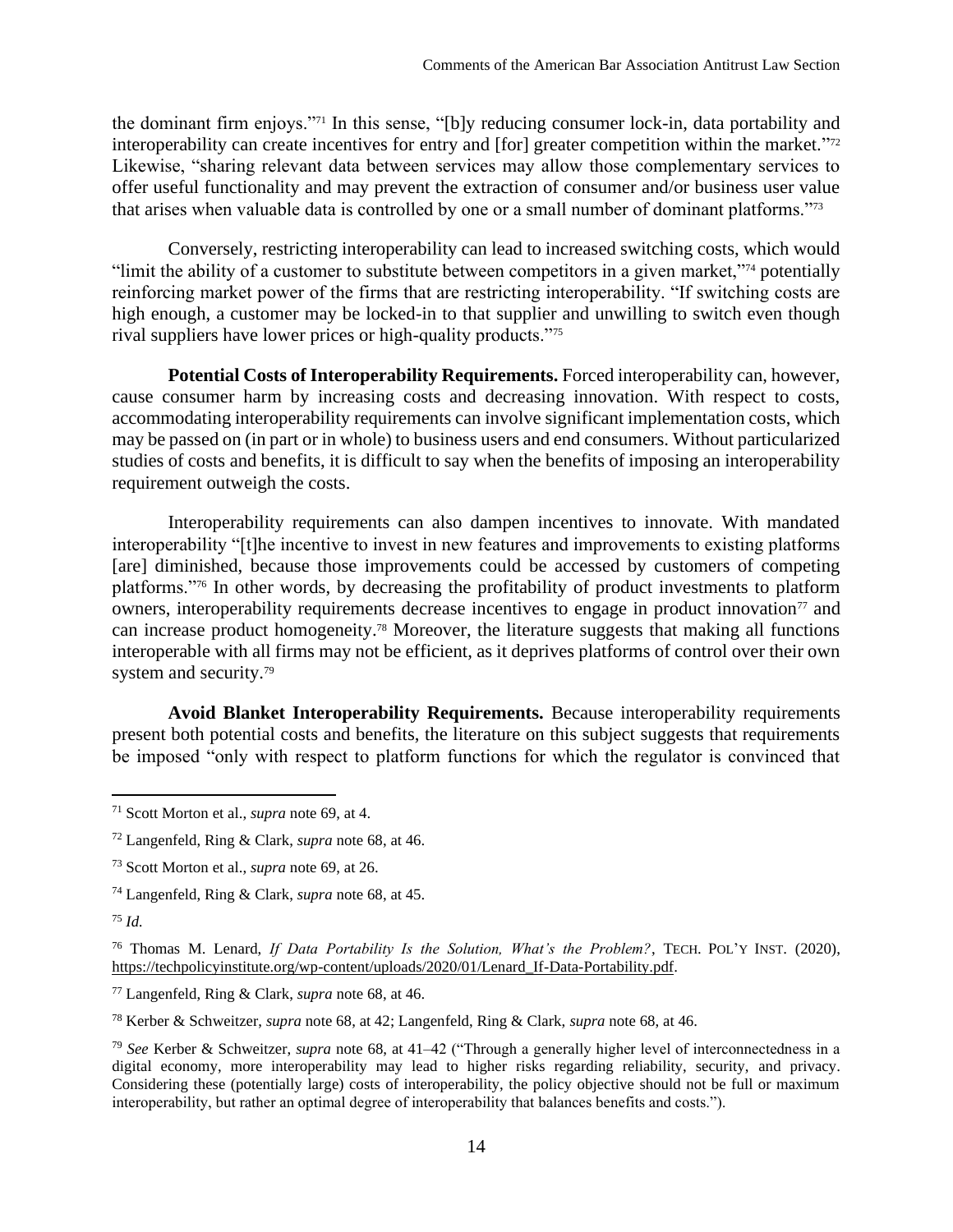interoperability will further the goals of contestability and fairness."<sup>80</sup> When deciding which platform services require interoperability, the regulator may use criteria "such as size, the presence of network effects, the absence of multihoming, and entrenched market power." <sup>81</sup> Even then, there remains additional work to determine "the most effective location for the interface, followed by determining its design and functionality."<sup>82</sup>

Accordingly, rather than imposing blanket interoperability and data sharing requirements, the Section recommends that the Bill require case-by-case analysis of the facts specific to a given market and the characteristics specific to a particular platform when determining whether and how to implement interoperability requirements.<sup>83</sup>

# **B. Tying (no. 5)**

<span id="page-15-0"></span>Section 3(a)(5) makes it unlawful for a covered platform to "condition access to the covered platform or preferred status or placement on the covered platform on the purchase or use of other products or services offered by the covered platform operator that are not part of or intrinsic to the covered platform."<sup>84</sup>

As a threshold matter, Section 3(a)(5) appears overly broad. Where the covered platform premises its business model on low-priced or nominally free access to the platform, recouping the costs of providing that access through sale or licensing of other products or services, this broad prohibition could push platforms to institute fees to defray platform expenses.<sup>85</sup> This prohibition also fails to distinguish between different types of access, making conditioning access unlawful even on *de minimis* purchases or the use of other products or services offered by a covered platform.

Section  $3(a)(5)$  resembles, in certain respects, existing tying law that already restricts anticompetitive tying. The Supreme Court has held that a plaintiff may challenge "an agreement by a party to sell one product but only on the condition that the buyer also purchases a different (or tied) product, or at least agrees that he will not purchase that product from any other supplier."<sup>86</sup> Current doctrine prohibits a tie-in where the plaintiff establishes (1) that a seller provides two distinct products or services (i.e., the "tying" and "tied"), (2) that the two are tied such that customers are coerced into purchasing both, (3) that the supplier has substantial economic power over the tying product, (4) that the practice causes anticompetitive effects or meets the threshold

<sup>82</sup> *Id.*

 $84$  S. 2992 § 3(a)(5).

<sup>85</sup> The alternative would be mandatory access, and the Section urges caution regarding any measures that would lead to the imposition of mandatory access. DUTCH COMPETITION, *supra* [37,](#page-8-1) at 8.

<sup>86</sup> *N. Pac. Ry. v. United States*, 356 U.S. 1, 5–6 (1958); *see Jefferson Parish Hosp. Dist. No. 2 v. Hyde*, 466 U.S. 2, 12 (1984) ("[T]he essential characteristic of an invalid tying arrangement lies in the seller's exploitation of its control over the tying product to force the buyer into the purchase of a tied product that the buyer either did not want at all, or might have preferred to purchase elsewhere on different terms.").

<sup>80</sup> Scott Morton et al., *supra* note [69,](#page-13-1) at 3.

<sup>81</sup> *Id.* at 7.

<sup>83</sup> Langenfeld, Ring & Clark, *supra* note [68,](#page-13-0) at 46.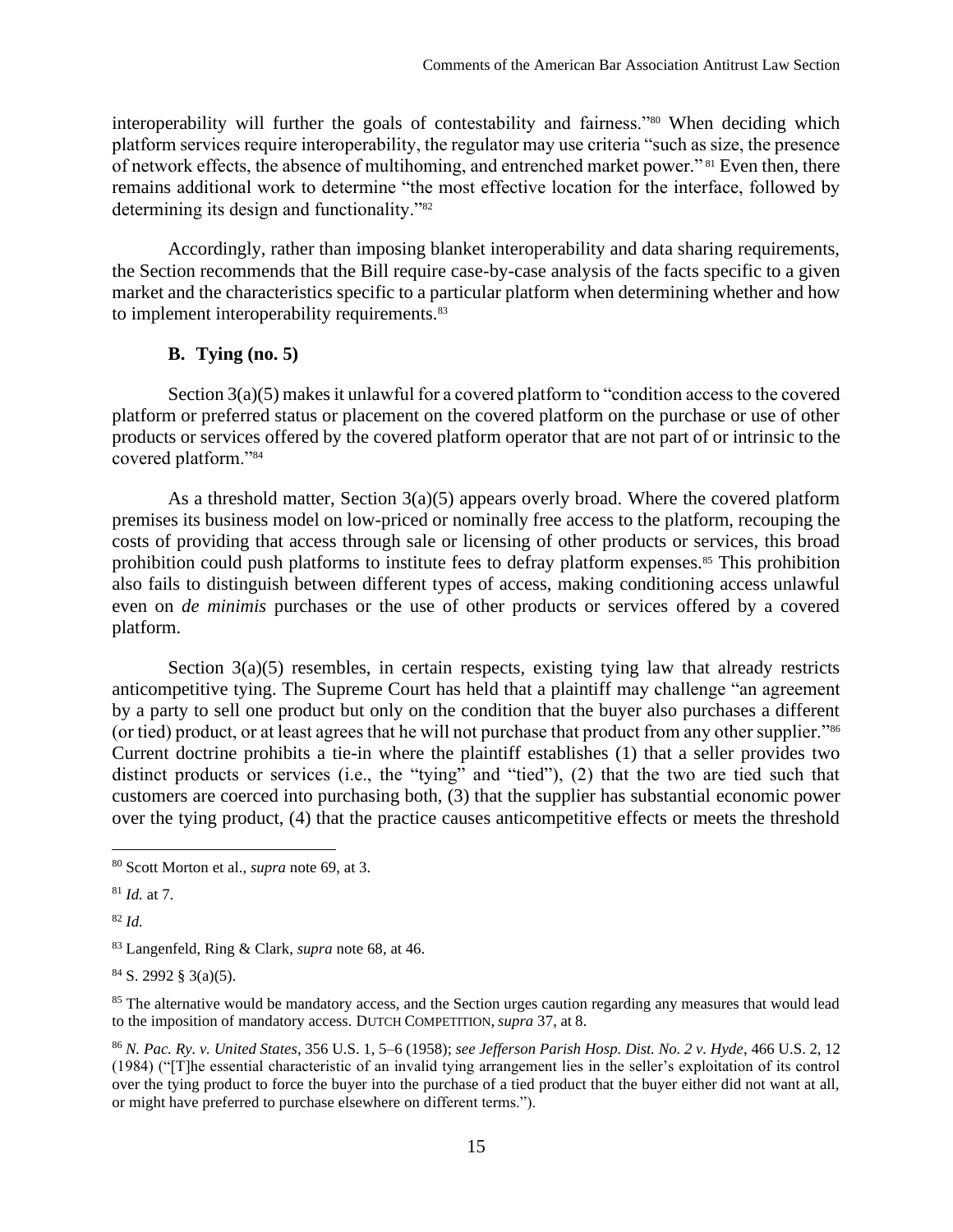potential for injuring competition, and (5) that the practice affects a nontrivial volume of commerce.<sup>87</sup>

Some respects in which the prohibited conduct in Section  $3(a)(5)$  differs from the elements of tying have already been addressed. As drafted, the elements of Section 3(a)(5) appear to omit the third element of illegal tying: market power in the tying product. The Section recommends that proof of such market power be made an element.<sup>88</sup> As drafted, the elements of Section  $3(a)(5)$  also appear to omit the fourth element of illegal tying: evidence of anticompetitive effects or harm to the competitive process. The Section recommends that this be made an element as well.

Together, the first two elements of the offense of tying establish that the relevant products would be offered separately but for the tying arrangement.<sup>89</sup> Though not entirely clear, this appears to be the same inquiry envisioned in the language in Section 3(a)(5) about distinguishing unlawful access conditioning from something that is "part of or intrinsic to the covered platform itself."<sup>90</sup> This language may invite courts to reject Section  $3(a)(5)$  claims altogether where technologically integrated services are concerned, as they have for tying claims in the past, to avoid "enmesh[ing] the courts with technical and uncertain inquiry into the technological justifiability of functional integration and cast unfortunate doubt on the legality of product innovations in serious detriment to the industry and without legitimate antitrust purpose."<sup>91</sup> Tying doctrine would, at least, appear to offer a close analogue when trying to interpret this language.

In sum, the Section cautions against introducing a freestanding tying prohibition without reference to existing antitrust law. Some conduct that would fall within the scope of Section 3(a)(5) could constitute illegal tying under existing antitrust law, at least where a covered platform with market power conditioned access to the anticompetitive exclusion of competing services. If tying doctrine is thought insufficient to address other types of conduct, this should be addressed directly. To do otherwise creates inconsistent standards, risks unintended consequences, and ignores lessons from the case law on tying.

#### **C. Steering and Self-preferencing (nos. 8, 9)**

Two instances of "unlawful conduct" described in Section 3(a)(8)–(9) concern steering and self-preferencing of platform products:

<sup>87</sup> PHILLIP E. AREEDA & HERBERT HOVENKAMP, 9 ANTITRUST LAW ¶ 1702 (4th ed. 2012).

<sup>88</sup> *See supra* Part [III.](#page-7-0)

<sup>89</sup> *Cf. Jefferson Parish*, 466 U.S. 2, 21 (1984) (discussing the requisite analysis and reasons for requiring "that two distinguishable product markets be involved" in an illegal tying arrangement).

<sup>&</sup>lt;sup>90</sup> This narrowing language was added in the Senate version of the Bill.

<sup>91</sup> *Telex Corp. v. Int'l Bus. Machines Corp.*, 367 F. Supp. 258, 347 (N.D. Okla. 1973); *see also Innovation Data Processing v. IBM*, 585 F. Supp. 1470, 1476 (D.N.J. 1984) (no per se illegal tie among technologically interrelated products "even if the new products are incompatible with the products then offered by the competition and effective use of any one of the new products necessitates purchase of some or all of the others").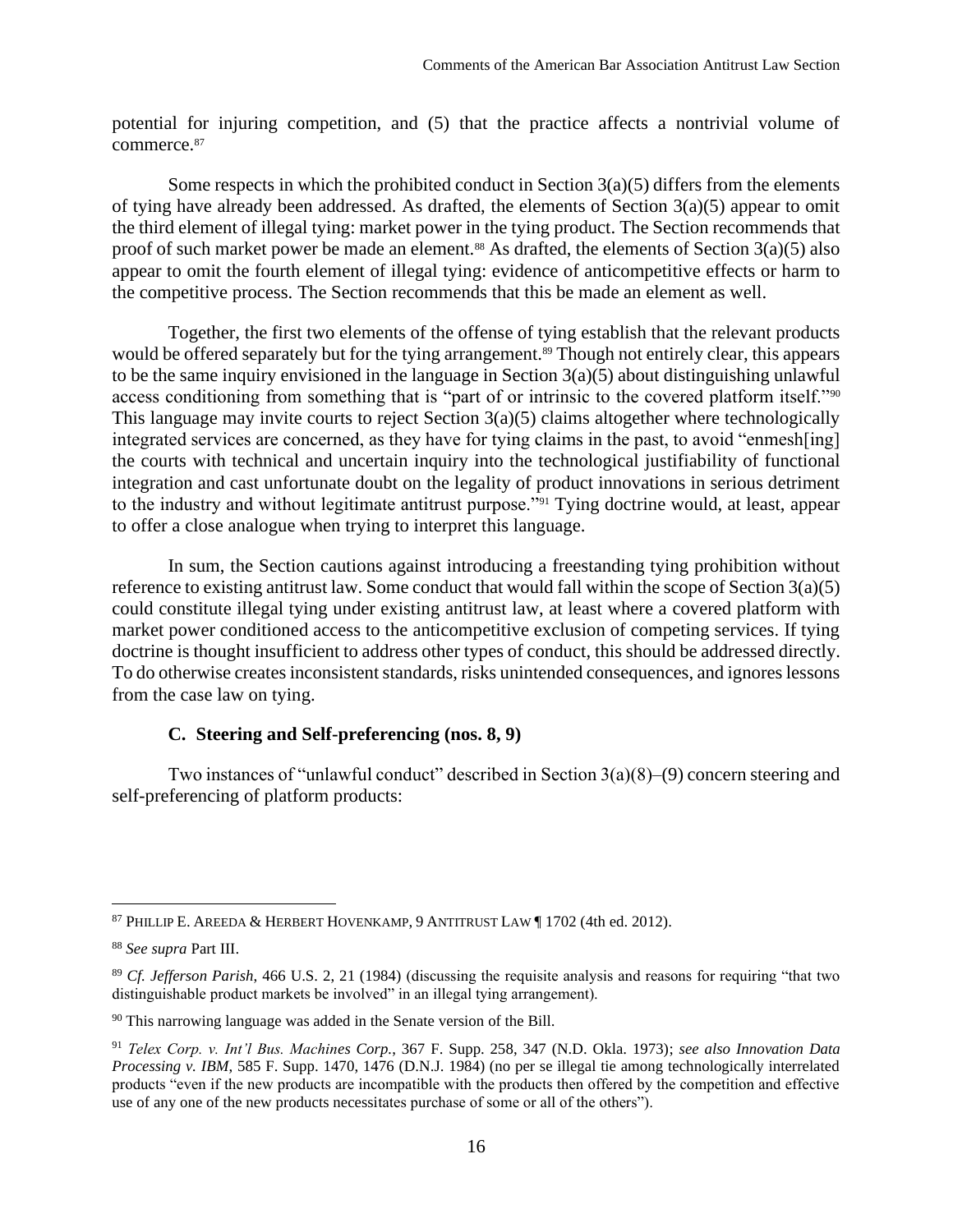- **Section 3(a)(8): Steering.** Covered platforms shall not "materially restrict or impede" users from uninstalling or changing settings that would "direct or steer" users to the products of the platform operator.<sup>92</sup>
- **Section 3(a)(9): Self-preferencing.** Covered platforms are prohibited from using the platform interface or search or ranking functionality to "treat the products, services, or lines of business of the covered platform more favorably relative to those of another business user than under standards mandating the neutral, fair, and non-discriminatory treatment of all business users."<sup>93</sup>

Antitrust law contains no general prohibition on self-preferencing. The leading case in this area is *Trinko*, in which the Supreme Court noted that forcing a monopolist to share its advantages with rivals may dilute its incentive to compete, "require[] courts to act as central planners," and facilitate collusion.<sup>94</sup> The Court, in *Trinko*, thus reaffirmed that, subject to a limited exception where a prior profitable course of dealing is abandoned, "as a general matter, the Sherman Act 'does not restrict the long recognized right of [a] trader or manufacturer engaged in an entirely private business, freely to exercise his own independent discretion as to parties with whom he will deal.""95

Self-preferencing can constitute either part of the competitive process or harm to the competitive process, depending on the particular facts and context of the conduct in a given case. Thus, the Section recommends antitrust enforcement proceed on a case-by-case basis upon evaluating the specific products and markets at issue and avoid ex ante generalizations.<sup>96</sup> Any legislation or related regulation should narrowly target clear market failures and maintain flexibility in administration over time to address market changes and remedy unintended consequences.

Unintended consequences are a particular concern for these prohibitions on steering and self-preferencing. For example:

• Certain cell phone software applications may interoperate as a suite of related applications. Depending on how interoperability is implemented, a consumer who uninstalled one application in the suite could degrade the performance of other applications in the suite, or break operability altogether. As long as software interoperability is not related to the "core functionality" of the covered platform,

 $92$  S. 2992 § 3(a)(8). Steering as described in this prohibition is a species of self-preferencing. Our comments regarding self-preferencing here thus apply to both.

<sup>93</sup> *Id*. § 3(a)(9).

<sup>94</sup> *Verizon Commc'ns Inc. v. L. Offs. of Curtis V. Trinko, LLP*, 540 U.S. 398, 408 (2004).

<sup>95</sup> *Id.* (quoting *United States v. Colgate & Co.*, 250 U.S. 300, 307 (1919)).

<sup>96</sup> *See, e.g.*, COMMENTS OF THE AMERICAN BAR ASSOCIATION ANTITRUST LAW SECTION ON THE EUROPEAN COMMISSION'S DIGITAL SERVICES ACT PACKAGES: OPEN PUBLIC CONSULTATION 7 (2020) ("While ex ante regulation can be used in some cases to prevent prospective harm to consumer welfare, this comes with a commensurate risk where the future impact on dynamic markets can be uncertain. Any regulation should therefore be targeted narrowly to address clear market failures and maintain flexibility in administration over time to address market changes and remedy any unintended consequences.").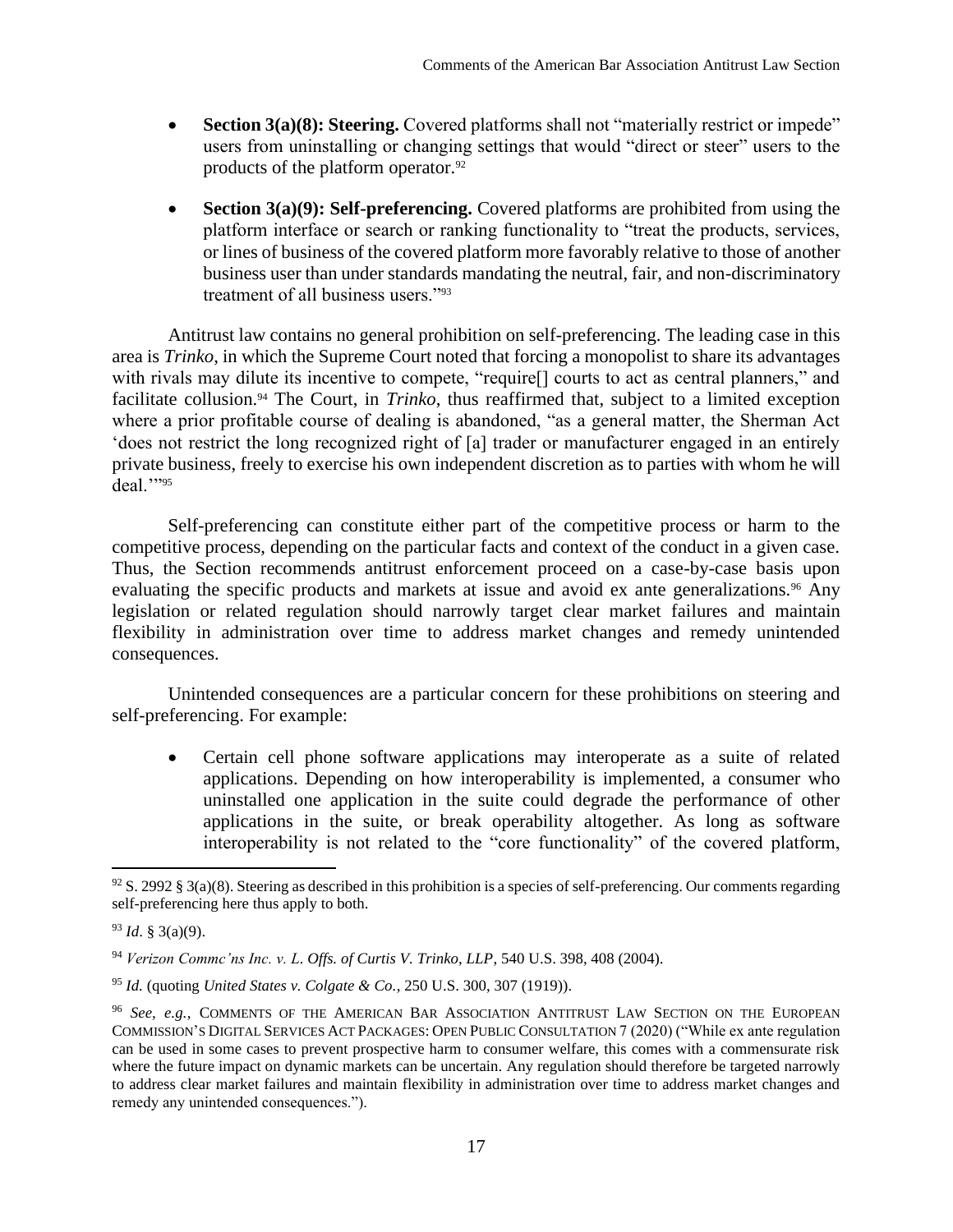however, the affirmative defenses would not apply to this type of application suite interoperability.<sup>97</sup> Thus, Section  $3(a)(8)$ 's ex ante steering prohibition could, in some cases, result in reduced performance and consumer harm.

• Online consumers generally desire a convenient one-stop shopping experience that allows them to quickly purchase a cost-effective product. To this end, a platform operator might favor its own product or feature relative to others to ensure a consumer can seamlessly purchase a product with familiar terms and conditions from a known brand at a competitive price. Again, as long as this self-preferencing was unrelated to the "core functionality" of the covered platform, the affirmative defenses would not permit it. <sup>98</sup> In this way, Section 3(a)(9)'s prohibition on self-preferencing similarly risks consumer harm.

Further, the Section recommends the Bill provide a more careful explanation of what it means by "neutral, fair, and non-discriminatory treatment."<sup>99</sup> That phrase does not have an accepted meaning in antitrust practice today. Patent law includes a similarly undefined phrase fair, reasonable, and non-discriminatory (FRAND)—and uncertainty about the scope of the phrase has led to wide-ranging global litigation focused on the definition of FRAND.<sup>100</sup> State laws also at times have prohibited "unfair" conduct, though courts have recognized the difficulties inherent in enforcing such an abstract standard.<sup>101</sup> The Section cautions that including an undefined standard in this bill could create similar uncertainty and invite protracted litigation here.<sup>102</sup>

In sum, the Section urges that the prohibitions in Section  $3(a)(8)$ –(9) be reworked to avoid ex ante generalizations and instead to require case-by-case evaluation of the specific products and markets at issue when seeking to address anticompetitive conduct. The Section also recommends that the Bill explicitly define what it means by "neutral, fair, and non-discriminatory treatment."<sup>103</sup>

<sup>97</sup> *See* S. 2992 § 3(b) (affirmative defenses).

<sup>98</sup> *See id.*

<sup>99</sup> *Id*. § 2(b)(6).

<sup>100</sup> *See generally* Haris Tsilikas, *The New Landscape in FRAND Litigation*, COMPETITION POL'Y INT'L (2020), <https://www.competitionpolicyinternational.com/the-new-landscape-in-frand-litigation/> (discussing recent German, European Union, United Kingdom, and United States judicial developments in FRAND litigation).

<sup>101</sup> *See, e.g.*, *Cel-Tech Commc'ns, Inc. v. L.A. Cellular Tel. Co.*, 973 P.2d 527, 543 (Cal. 1999) ("An undefined standard of what is 'unfair' fails to give businesses adequate guidelines as to what conduct may be challenged and thus enjoined and may sanction arbitrary or unpredictable decisions about what is fair or unfair. In some cases, it may even lead to the enjoining of *pro* competitive conduct and thereby undermine consumer protection, the primary purpose of the antitrust laws.").

<sup>&</sup>lt;sup>102</sup> The House version of the Bill does not include the undefined "neutral, fair, and non-discriminatory" language. American Choice and Innovation Online Act, H.R. 3816 § 2(b)(7), [https://www.congress.gov/bill/117th](https://www.congress.gov/bill/117th-congress/house-bill/3816/text)[congress/house-bill/3816/text.](https://www.congress.gov/bill/117th-congress/house-bill/3816/text) To the extent this language was added to the Bill to clarify permissible selfpreferencing, the Section recommends the Bill provide more certainty on permitted conduct.

 $103$  S. 2992 § 3(a)(9).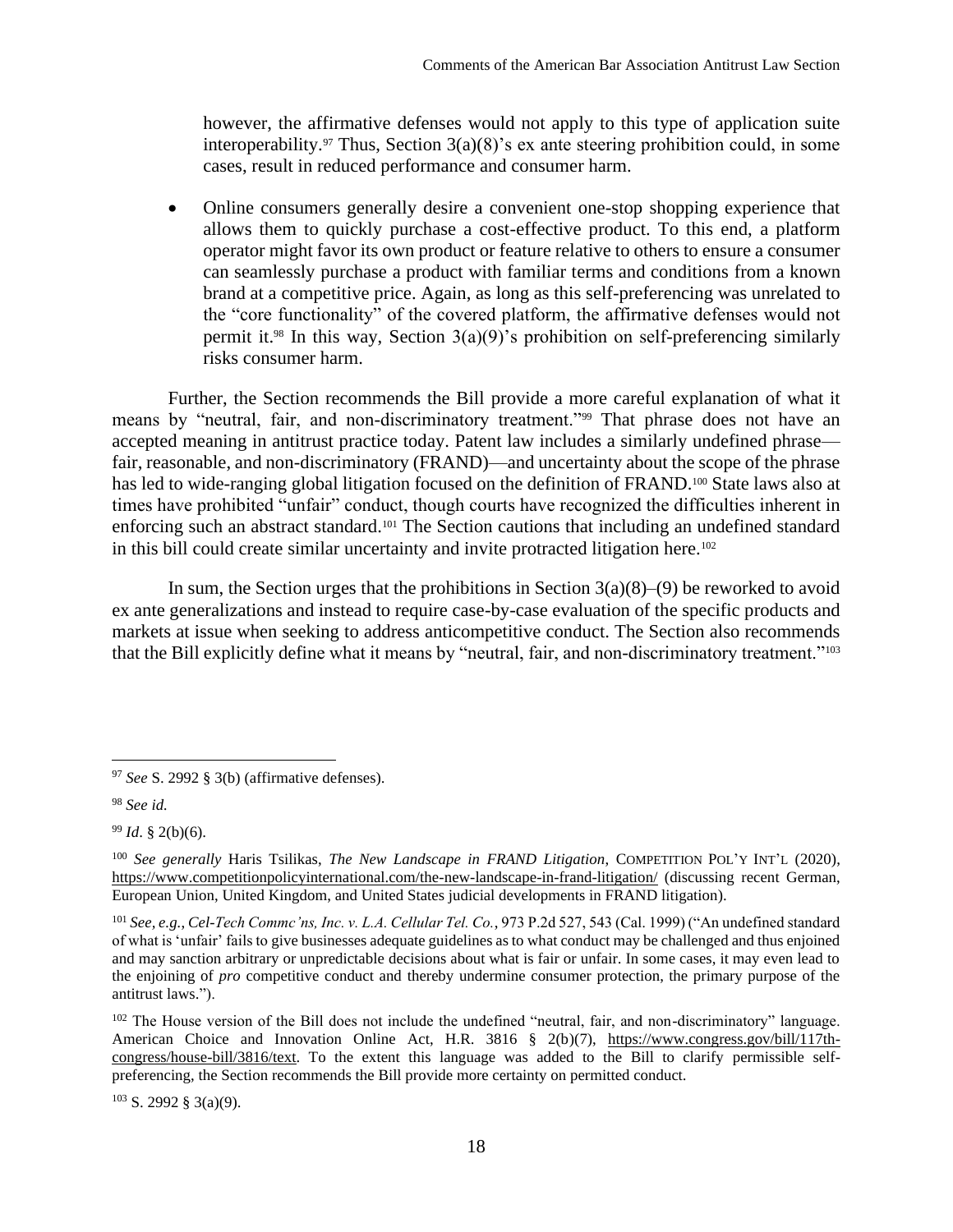#### **VI. AFFIRMATIVE DEFENSES**

The Bill articulates two basic types of affirmative defenses. The first type applies to all ten types of "unlawful conduct" described in Section  $3(a)(1)$ – $(10)$  (albeit with somewhat different language applicable to Section  $3(a)(1)$ –(3) and Section  $3(a)(4)$ –(10)).<sup>104</sup> The second type applies only to the seven instances of "unlawful conduct" described in Section  $3(a)(4)$ –(10).<sup>105</sup> For the first type, a defendant states an affirmative defense by proving "by a preponderance of the evidence" that the relevant conduct was "narrowly tailored, nonpretextual, and reasonably necessary to" either (1) prevent a violation of law, (2) "protect safety, user privacy, the security of non-public data, or the security of the covered platform," or (3) "maintain or substantially enhance the core functionality of the covered platform."<sup>106</sup> For conduct prohibited by Section  $3(a)(4)$ –(10), a defendant also states an affirmative defense by proving by a preponderance of the evidence that the conduct "has not resulted in and would not result in material harm to competition."<sup>107</sup>

The Section agrees that it is appropriate for the legislation to recognize permitted categories of conduct by covered platforms. Further, these defenses align in some ways with the defense of a legitimate procompetitive justification that current antitrust law recognizes under the rule of reason. Nonetheless, the Section cautions that these affirmative defenses are subject to significant ambiguity. For instance, the type of conduct that "maintain[s] or enhance[s] the core functionality of the covered platform" remains uncertain given the diverse products, business applications, and markets implicated by the legislation. Both what qualifies as a "core functionality" and what "maintain[s] or enhance[s]" it are vague and fact-specific, preventing advance prediction of what conduct is protected and what conduct is prohibited.

Additionally, the Section cautions against requiring the conduct be "narrowly tailored," "necessary," or unachievable "through less discriminatory means."<sup>108</sup> These qualifications inject an additional layer of uncertainty into the analysis, thus further complicating the prediction of what conduct is protected and what conduct is prohibited. They also invite judicial second-guessing into the operation of business decisions. The difficulty of evaluating hypothetical alternatives to the conduct in question further complicates prediction whether a particular practice would be held to be valid.

Further, the Section offers three recommendations regarding the defense in Section  $3(b)(2)(A)$  applicable to conduct under Section  $3(a)(4)$ –(10) that "has not resulted in and would not result in material harm to competition."

 $107$  *Id.* § 3(b)(2)(A).

 $104$  *Id.* §§ 3(b)(1), (b)(2)(B).

 $105$  *Id.* § 3(b)(2).

<sup>&</sup>lt;sup>106</sup> *Id.* § 3(b)(1) (applicable to the unlawful conduct set forth in Section 3(a)(1)–(3)). The analogous language applicable to the unlawful conduct in Section 3(a)(4)–(10) includes the additional qualification that the conduct "could not be achieved through less discriminatory means." *Id.* § 3(b)(2)(B). It is unclear why the affirmative defense for this type of unlawful conduct merits stricter treatment than the unlawful conduct set forth in Section  $3(a)(1)-(3)$ .

 $108$  *Id.* §§ 3(b)(1), (b)(2)(B).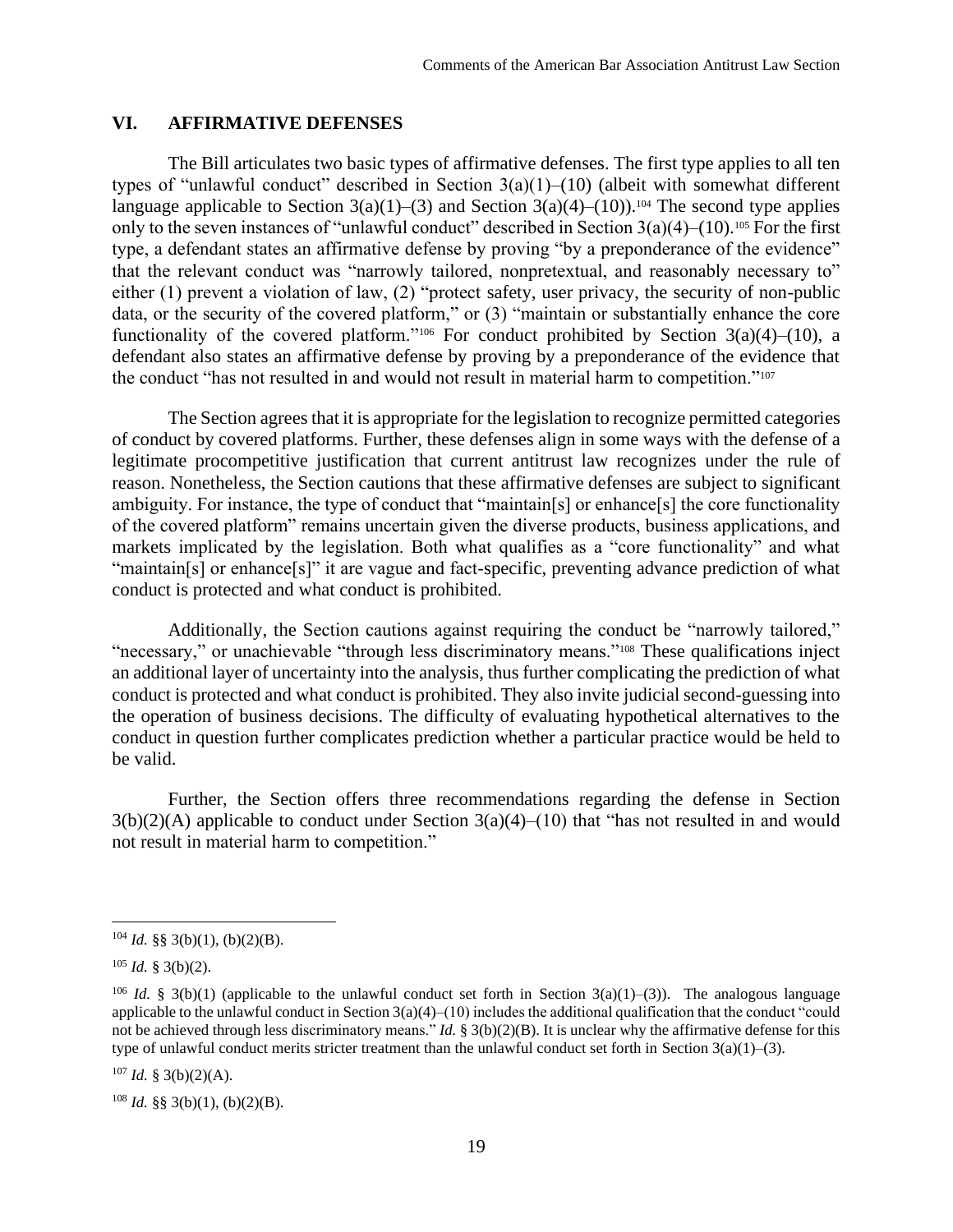First, the Section encourages Congress to adopt a standard reflecting harm to the competitive process for the reasons set forth on Part IV of these comments. A prior version of this Bill included the language "harm to the competitive process" for this affirmative defense, which has since been replaced with "material harm to competition." Congress should not jettison the concept of harm to the competitive process in favor of a provision that might be perceived as protecting *competitors* rather than competition itself.

Second, the Section observes asymmetrical burdens applicable to conduct unlawful under Section  $3(a)(1)$ –(3) from conduct unlawful under Section  $3(a)(4)$ –(10). For the former, the plaintiff bears the initial burden to show "material[] harm to competition." Whereas for the latter the defendant bears the burden of establishing an affirmative defense showing no "material harm to competition." The Section does not see a principled basis between these categories of unlawful conduct to justify differing burdens.

Third, the Section recommends resolving the above-mentioned asymmetry by making proof of competitive harm an element of prohibited conduct, not a defense. By making it an affirmative defense, the Bill effectively assumes harm to competition and shifts the burden of proof to the defendant.

Antitrust jurisprudence has long recognized that a presumption of illegality may be appropriate in some cases. For example, in *United States v. Philadelphia National Bank*, the Supreme Court held that "a merger which produces a firm controlling an undue percentage share of the relevant market, and results in a significant increase in the concentration of firms in that market is so inherently likely to lessen competition substantially that it must be enjoined in the absence of evidence clearly showing that the merger is not likely to have such anticompetitive effects."<sup>109</sup> The Court also has endorsed a "quick look" approach to analyzing certain conduct when "no elaborate industry analysis is required to demonstrate [its] anticompetitive character[.]"<sup>110</sup>

Such presumptions of illegality, however, are premised on a showing of market power (or a reasonable proxy thereof) or extensive judicial experience with the allegedly anticompetitive conduct, neither of which the Bill requires to make out a violation.<sup>111</sup> Given the dynamic and evolving characteristics of digital platform markets, no obvious categorical line exists "between restraints that give rise to an intuitively obvious inference of anticompetitive effect and those that call for more detailed treatment."<sup>112</sup> Instead, the Bill should allow a court to examine the "circumstances, details, and logic" of the defendant's conduct on a case-by-case basis, which must necessarily include a showing of competitive harm, before shifting the burden to the defendant to rebut.<sup>113</sup>

<sup>109</sup> *Philadelphia Nat'l Bank*, 374 U.S. at 363.

<sup>110</sup> *Nat'l Soc'y of Prof'l Eng'rs v. United States*, 435 U.S. 679, 692 (1978).

<sup>111</sup> *See supra* Part [III.](#page-7-0)

<sup>112</sup> *Cal. Dental Ass'n v. Fed. Trade Comm'n*, 526 U.S. 756, 780–81 (1999).

<sup>113</sup> *See id.* at 781.